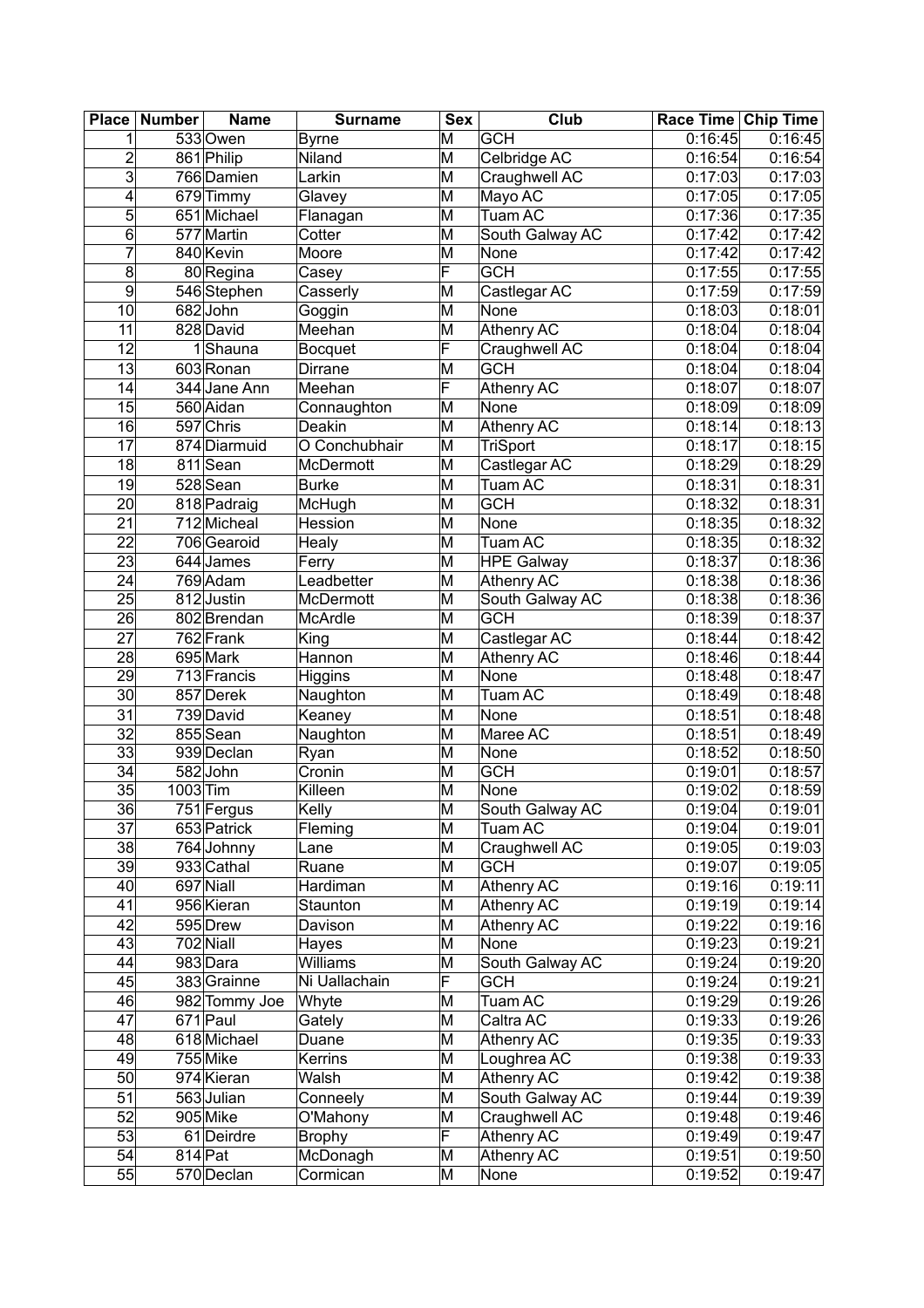| 56              | 616 Colin                 | Duane               | M                       | Athenry AC         | 0:19:53            | 0:19:52            |
|-----------------|---------------------------|---------------------|-------------------------|--------------------|--------------------|--------------------|
| $\overline{57}$ | 816 Martin                | <b>McGrath</b>      | $\overline{\mathsf{M}}$ | None               | 0:19:53            | 0:19:51            |
| 58              | 749 Derek                 | Kelly               | M                       | None               | 0:19:54            | 0:19:53            |
| 59              | 558 Kevin                 | Connaughton         | M                       | None               | 0:19:56            | 0:19:54            |
| 60              | 913 Barry                 | Phelan              | M                       | Craughwell AC      | 0:19:58            | 0:19:55            |
| 61              | 979 Mike                  | Ward                | M                       | Loughrea AC        | 0:19:58            | 0:19:57            |
| $\overline{62}$ | 877 Tony                  | O Connor            | M                       | <b>GCH</b>         | 0:19:58            | 0:19:56            |
| 63              | 625 David                 | Dunne               | M                       | Athenry AC         | 0:20:00            | 0:19:55            |
| 64              | 708John                   | Heelan              | M                       | <b>GTC</b>         | 0:20:00            | 0:19:58            |
| 65              | 875 Ronan                 | O Conghaile         | M                       | <b>GCH</b>         | 0:20:01            | 0:19:58            |
| 66              | 552 Cian                  | Cloonan             | M                       | Predator           | 0:20:02            | 0:19:57            |
| 67              | 845 Liam                  | <b>Mullins</b>      | M                       | <b>GCH</b>         | 0:20:02            |                    |
| 68              |                           |                     |                         | <b>Trilakes</b>    |                    | 0:19:55            |
|                 | 957 David                 | Stephens            | M                       |                    | 0:20:03            | 0:19:59            |
| 69              | 527 Frank                 | <b>Burke</b>        | M                       | Athenry AC         | 0:20:07            | 0:20:04            |
| 70              | 837 Brendan               | Monaghan            | M                       | Tuam AC            | 0:20:10            | 0:20:08            |
| $\overline{71}$ | 815 Martin                | <b>McEvilly</b>     | M                       | <b>GCH</b>         | 0:20:10            | 0:20:07            |
| 72              | 492 Caroline              | Whiriskey           | F                       | Loughrea AC        | 0:20:11            | 0:20:04            |
| 73              | 676 Dermot                | Gibson              | M                       | None               | 0:20:13            | 0:20:10            |
| 74              | $962$ Ray                 | Treacy              | M                       | Athenry AC         | 0:20:14            | 0:20:12            |
| 75              | 128 Nessa                 | de Burca            | F                       | GCH                | 0:20:15            | 0:20:09            |
| $\overline{76}$ | 136 Martina               | Dempsey             | F                       | None               | 0:20:15            | 0:20:11            |
| 77              | 473 Deirdre               | Tobin               | F                       | Maree AC           | 0:20:19            | 0:20:14            |
| 78              | 930 Philip                | Roxby               | M                       | Maree AC           | 0:20:21            | 0:20:11            |
| 79              | $520$ Tom                 | <b>Breen</b>        | M                       | <b>GCH</b>         | 0:20:22            | 0:20:18            |
| 80              | 888 David                 | O'Brien             | M                       | None               | 0:20:23            | 0:20:18            |
| 81              | 580 Shane                 | Crisham             | M                       | Tuam AC            | 0:20:24            | 0:20:17            |
| 82              | 859 Tony                  | Nevin               | M                       | Craughwell AC      | 0:20:25            | 0:20:21            |
| 83              | 968 Michael               | Walsh               | M                       | Craughwell AC      | 0:20:25            | 0:20:23            |
| $\overline{84}$ | 821 Aidan                 | McIntyre            | M                       | None               | 0:20:30            | 0:20:23            |
| 85              | 994 Daithi                | Rafferty            | M                       | Loughrea AC        | 0:20:31            | 0:20:24            |
| 86              | 981 Bryan                 | Weafer              | M                       | <b>GCH</b>         | 0:20:31            | 0:20:26            |
| 87              | $\overline{727}$ Paul     | Hynes               | M                       | Tuam AC            | 0:20:34            | 0:20:30            |
| 88              | 842 Mark                  | Moran               | M                       | None               | 0:20:34            | 0:20:29            |
| 89              | 903 Martin                | O'Hara              | M                       | Athenry AC         | 0:20:36            | 0:20:31            |
| 90              | 48 Marie                  | <b>Boyle</b>        | F                       | <b>GCH</b>         | 0:20:36            | 0:20:33            |
| 91              | 647 John                  | Fitzmaurice         | M                       | None               | 0:20:37            | 0:20:28            |
| 92              | 515 Daragh                | Sharkey             | $\overline{\mathsf{M}}$ | None               | 0:20:38            | 0:20:32            |
| 93              | 1000 Robert               | <b>Bradley</b>      | M                       | None               | 0:20:38            | 0:20:30            |
|                 |                           |                     |                         |                    |                    |                    |
| 94<br>95        | 646 Adrian<br>978 Brendan | Fitzmaurice<br>Ward | M<br>M                  | Athenry AC<br>None | 0:20:42<br>0:20:46 | 0:20:40<br>0:20:43 |
| 96              | 507 Michael               |                     | M                       | None               | 0:20:48            |                    |
| 97              | 673 William               | <b>Begley</b>       |                         |                    | 0:20:50            | 0:20:38            |
|                 |                           | Geraghty            | M                       | None               |                    | 0:20:39            |
| 98              | 498 Julianne              | Woodcock            | F                       | None               | 0:20:52            | 0:20:47            |
| 99              | 501 Andrew                | Ainley              | M                       | None               | 0:20:52            | 0:20:51            |
| 100             | 633Luke                   | Evans               | M                       |                    | 0:20:53            | 0:20:46            |
| 101             | 629 David                 | Evans               | M                       | None               | 0:20:53            | 0:20:47            |
| 102             | 648 Mark                  | Flaherty            | M                       | <b>CRH</b>         | 0:20:54            | 0:20:51            |
| 103             | 107 Debbie                | Corcoran            | F                       | None               | 0:20:55            | 0:20:52            |
| 104             | 896 Kenneth               | O'Dea               | M                       | Athenry AC         | 0:20:57            | 0:20:56            |
| 105             | 517 Diarmuid              | <b>Brandon</b>      | M                       | None               | 0:20:58            | 0:20:49            |
| 106             | 458 Grace                 | Shalloo             | F                       | Ennis Track        | 0:20:58            | 0:20:54            |
| 107             | 677 Alan                  | Gillespie           | M                       | Maree AC           | 0:20:58            | 0:20:48            |
| 108             | 372 Marie                 | Nestor              | F                       | <b>Athenry AC</b>  | 0:20:59            | 0:20:52            |
| 109             | 689 Colman                | Greene              | M                       | <b>CRH</b>         | 0:20:59            | 0:20:49            |
| 110             | 823 Conor                 | McMullen            | M                       | None               | 0:21:01            | 0:20:47            |
| 111             | 806 Ronan                 | <b>McCarthy</b>     | M                       | Athenry AC         | 0:21:02            | 0:20:56            |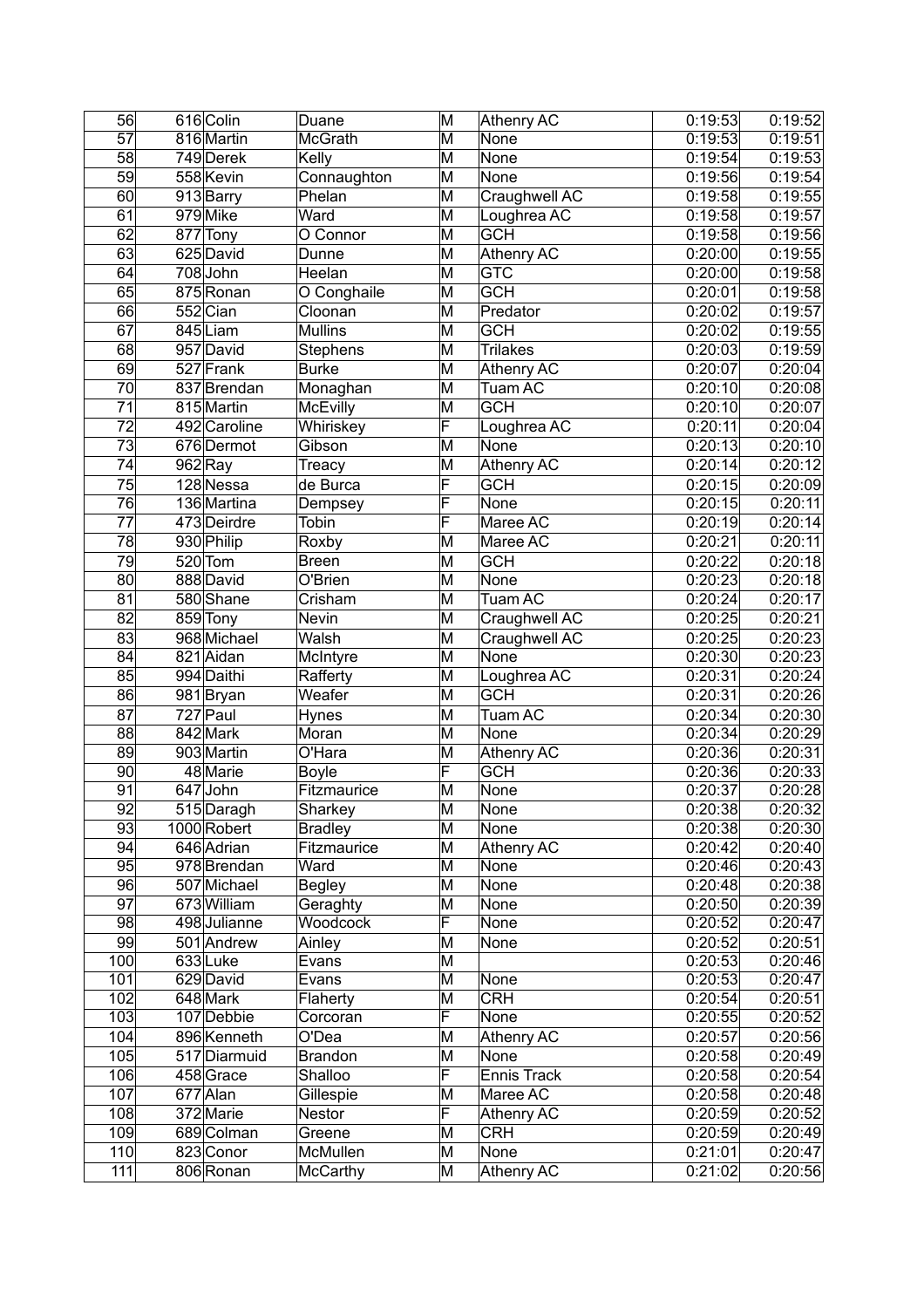| $\overline{112}$ | 972 Michael                                  | Walsh               | M                       | None                  | 0:21:02               | 0:20:54            |
|------------------|----------------------------------------------|---------------------|-------------------------|-----------------------|-----------------------|--------------------|
| $\overline{113}$ | 892 Cormac                                   | O'Connor            | M                       | <b>GCH</b>            | $\overline{0:}21:03$  | 0:20:52            |
| 114              | 960 Andrew                                   | Talbot              | M                       | <b>CRH</b>            | 0:21:04               | 0:21:03            |
| 115              | 478 Miriam                                   | Wall                | F                       | Athenry AC            | 0:21:05               | 0:21:01            |
| 116              | 784 James                                    | Lundon              | M                       | <b>Athenry AC</b>     | 0:21:05               | 0:21:03            |
| 117              | 544 Stephen                                  | Carty               | M                       | Craughwell AC         | 0:21:10               | 0:21:03            |
| 118              | $826$ Pat                                    | McSweeney           | M                       | South Galway AC       | 0:21:12               | 0:21:00            |
| $\overline{119}$ | 865 Liam                                     | Nolan               | M                       | South Galway AC       | 0:21:12               | 0:21:09            |
| 120              | 599 William                                  | Dervan              | M                       | None                  | 0:21:14               | 0:21:02            |
| 121              | 705 Michael                                  | Healy               | M                       | CRH                   | 0:21:17               | 0:21:04            |
| 122              | 650 Tomas                                    | Flanagan            | M                       | None                  | 0:21:19               | 0:21:15            |
| 123              | 477 Maggie                                   | Vahey               | F                       | <b>Athenry AC</b>     | 0:21:20               | 0:21:19            |
| 124              | 694 Paul                                     | Hanniffy            | M                       | <b>CRH</b>            | 0:21:21               | 0:21:16            |
| 125              | 511 Gillian                                  | Bogan               | $\overline{\mathsf{F}}$ | <b>GCH</b>            | 0:21:22               | 0:21:10            |
| 126              | 601 Aidan                                    | Dillon              | M                       | <b>HPE Galway</b>     | 0:21:22               | 0:21:10            |
| 127              | 137 Deirdre                                  | Devane              | F                       | Craughwell AC         | 0:21:25               | 0:21:18            |
| 128              | 733 Tomasz                                   | Kadzielawski        | M                       | Athenry AC            | 0:21:26               | 0:21:23            |
| 129              | 770 Donal                                    | Leahy               | M                       | Athenry AC            | 0:21:26               | 0:21:18            |
| 130              | 848 Fiachra                                  | Murphy              | M                       | None                  | 0:21:29               | 0:21:22            |
| 131              | 882 Kenneth                                  | O' Hara             | M                       | <b>Athenry AC</b>     | 0:21:29               | 0:21:25            |
| 132              | 684 Tony                                     | Gray                | M                       | Marathon Club Ireland | 0:21:30               | 0:21:18            |
| 133              | 721 Ciaran                                   | Horan               | M                       | Castlegar AC          | 0:21:30               | 0:21:27            |
| 134              | 999 Robert                                   | <b>Bradley</b>      | $\overline{\mathsf{M}}$ | None                  | 0:21:32               | 0:21:25            |
| 135              | 752 Brendan                                  | Kelly               | $\overline{\mathsf{M}}$ | None                  | 0:21:33               | 0:20:46            |
| 136              | 797 Ronan                                    | Mannion             | M                       | Maree AC              | 0:21:33               | 0:21:19            |
| 137              | $583$ Tom                                    | Crosse              | M                       | Loughrea AC           | 0:21:34               | 0:21:28            |
| 138              | 668 Brendan                                  | Galvin              | M                       | Athenry AC            | 0:21:34               | 0:21:34            |
| 139              | 667 Derek                                    | Gallagher           | M                       | Maree AC              | 0:21:36               | 0:21:30            |
| 140              | 52 Maeve                                     | Brassil             | F                       | <b>GCH</b>            | 0:21:37               | 0:21:34            |
| 141              | 636 Padraic                                  | Fallon              | M                       | Loughrea AC           | 0:21:38               | 0:21:30            |
| 142              | $\overline{82}$ 2 $\overline{\text{O}}$ isin |                     | M                       | None                  | 0:21:41               | 0:21:28            |
| 143              | 805 Richard                                  | Mcmanus<br>Mccarthy | M                       | None                  | 0:21:42               | 0:21:40            |
| 144              | 403 Emer                                     | O'Connell           | F                       | Corrib AC             | 0:21:44               | 0:21:39            |
| 145              | 245 Anne                                     | Mulkeen             | F                       | Tuam AC               | 0:21:45               | 0:21:41            |
| 146              | 714John Joe                                  |                     | M                       | Corofin AC            | 0:21:47               |                    |
| 147              | 526 Sean                                     | Higgins             | M                       | None                  |                       | 0:21:44<br>0:21:27 |
| 148              |                                              | <b>Burke</b>        | $\overline{\mathsf{M}}$ |                       | 0:21:48<br>0:21:53    | 0:21:39            |
|                  | 872 Eoghan                                   | O Ceallaigh         |                         | None                  | 0:21:53               |                    |
| 149              | 917 Frank                                    | Power               | M                       | South Galway AC       |                       | 0:21:41            |
| 150<br>151       | 799 Laurik<br>$922$ JP                       | Mathieu             | M                       | None<br>Other         | 0:21:53               | 0:21:42            |
|                  |                                              | Quinn               | M<br>F                  |                       | 0:21:53               | 0:21:48            |
| 152              | 427Linda                                     | Porter              |                         | Craughwell AC         | 0:21:55               | 0:21:48            |
| 153              | 990 Francis                                  | Finucane            | M                       | None                  | 0:21:57               | 0:21:50            |
| 154              | 955 Michael                                  | Stapleton           | M                       | Loughrea AC           | 0:21:58               | 0:21:38            |
| 155              | 907 Shane                                    | O'Meara             | M                       | None                  | 0:21:59               | 0:21:34            |
| 156              | 944 Mark                                     | Scullion            | M                       | <b>GCH</b>            | 0:21:59               | 0:21:36            |
| 157              | 707 David                                    | Heaney              | M                       | <b>None</b>           | 0:21:59               | 0:21:50            |
| 158              | 610 Fergus                                   | Donnellan           | M                       | <b>HPE Galway</b>     | 0:22:00               | 0:21:51            |
| 159              | 964 Oliver                                   | Tully               | M                       | None                  | 0:22:01               | 0:21:46            |
| 160              | 846 Paul                                     | Mulrennan           | M                       | None                  | 0:22:02               | 0:21:33            |
| 161              | 820 Gabriel                                  | McHugh              | M                       | None                  | 0:22:02               | 0:21:41            |
| 162              | 605 Paul                                     | Doherty             | M                       | None                  | 0:22:03               | 0:21:54            |
| 163              | $773$ Jim                                    | Leahy               | M                       | Athenry AC            | 0:22:04               | 0:21:53            |
| 164              | 149 Fiona                                    | Donovan             | F                       | None                  | 0:22:06               | 0:21:49            |
| 165              | 343 Angela                                   | Mcmanamon           | F                       | Athenry AC            | $\overline{0}$ :22:08 | 0:21:59            |
| 166              | 362 Michelle                                 | Murphy              | F                       | None                  | 0:22:09               | 0:22:01            |
| 167              | 835 Brian                                    | Moloney             | M                       | South Galway AC       | 0:22:09               | 0:21:58            |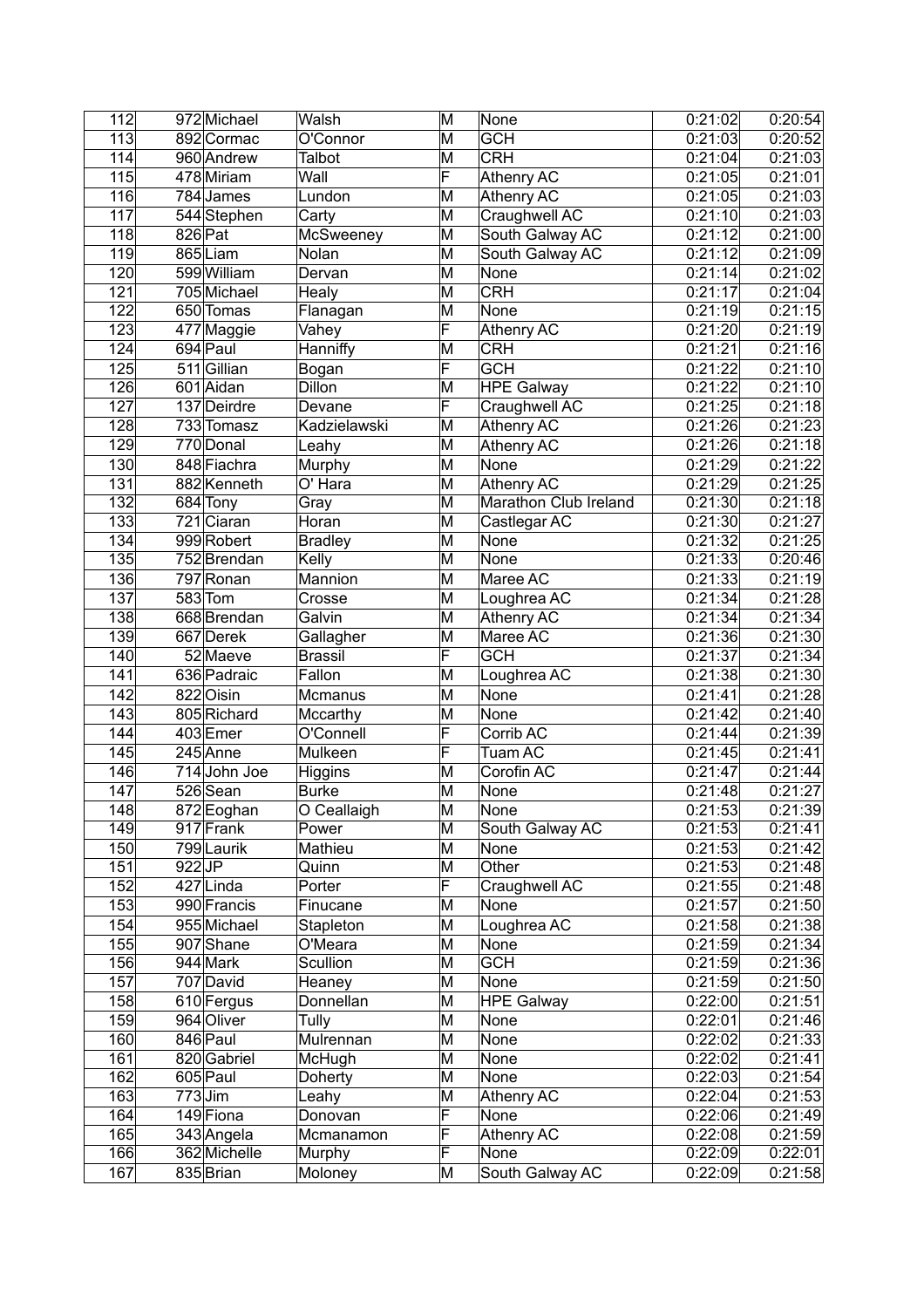| <b>Brody</b><br>0:22:11<br>0:22:06<br>170<br>564 John<br>Connolly<br>M<br>None<br>171<br>561 Shane<br>M<br>None<br>0:22:13<br>Conneely<br>172<br>M<br>539 Domhnall<br>Tuam AC<br>0:22:14<br>Canney<br>173<br>687 Paul<br>M<br>None<br>0:22:14<br>0:21:50<br>Greaney<br>$\overline{\mathsf{F}}$<br>174<br>110 Collette<br>Gill<br>None<br>0:22:15<br>0:22:11<br>Keane<br>Maree AC<br>175<br>738 Michael<br>M<br>0:22:17<br>0:22:03<br>176<br>741 Cormac<br>Kearney<br>Mayo AC<br>0:22:18<br>M<br>177<br>East Galway AC<br>824 Kevin<br>McNama<br>M<br>0:22:19<br>0:22:02<br>178<br>710 Paul<br>Hehir<br><b>GCH</b><br>0:22:12<br>M<br>0:22:20<br>179<br>South Galway AC<br>817 Niall<br><b>McGuinness</b><br>M<br>0:22:20<br>0:22:08<br>180<br>853 Wojciech<br>Musial<br>M<br>Marathon Club Ireland<br>0:22:20<br>Marathon Club Ireland<br>181<br>980 Mirko<br>Warnke<br>M<br>0:22:20<br>899 Brian<br>Athenry AC<br>0:22:21<br>182<br>O'Donnell<br>M<br>993John<br>0:22:23<br>0:22:15<br>183<br>M<br>Tuam AC<br>Fahy<br>0:22:15<br>665 Brian<br>0:22:24<br>184<br>Gallagher<br>M<br>None<br>185<br>Castlegar AC<br>0:22:17<br>545 Tony<br>Casserly<br>M<br>0:22:25<br>578 Joseph<br>M<br>0:22:27<br>186<br>Coyle<br>Craughwell AC<br>0:22:21<br>187<br>830 Jack<br>Miskella<br>M<br>Craughwell AC<br>0:22:27<br>0:22:23<br>188<br>$757$ Tony<br>M<br>Killarney<br>Athenry AC<br>0:22:29<br>0:22:15<br>189<br>O'Hare<br>M<br>904 Tony<br>None<br>0:22:29<br>0:21:48<br>190<br>M<br>778 Sylvester<br>Lenihan<br>None<br>0:22:31<br>0:22:13<br><b>GCH</b><br>191<br>602 Sean<br>M<br>0:22:32<br>0:22:17<br>Dinneen<br>192<br>688 Russell<br>None<br>0:22:32<br>0:22:09<br>M<br>Greaney<br>$\overline{619}$ Kevin<br>Castlegar AC<br>193<br>M<br>0:22:34<br>0:22:21<br>Duffy<br>Laffey<br>None<br>194<br>763 Michael<br>M<br>0:22:36<br>0:22:19<br>195<br>M<br>Loughrea AC<br>0:22:37<br>0:22:17<br>711 Alphonsus<br>Heneghan<br>196<br>984 Martin<br>Talbot<br>M<br>None<br>0:22:37<br>0:22:35<br>F<br>197<br>Gotri<br>185 Joanne<br>0:22:37<br>0:22:34<br>Flanagan<br>$\overline{786}$ Marc<br>Other<br>198<br>M<br>0:22:40<br>0:22:04<br>Lynch<br>836 Gearoid<br>M<br>Maree AC<br>199<br>Moloney<br>0:22:42<br>0:22:28<br>200<br>Schutz<br>0:22:45<br>942 Alexander<br>M<br><b>HPE Galway</b><br>696 Stephen<br>M<br>0:22:31<br>201<br>Loughrea AC<br>0:22:45<br>Hanrahan<br>202<br>683 Noel<br>M<br>Craughwell AC<br>0:22:46<br>Gorman<br>$657$ Tim<br>203<br>M<br><b>GCH</b><br>0:22:47<br>0:22:41<br>Folan<br>589 Darren<br>$\overline{\mathsf{M}}$<br>204<br>Corrib AC<br>Curran<br>0:22:48<br>205<br>958 Paul<br>M<br>0:22:48<br>0:22:37<br><b>Stephens</b><br><b>HPE Galway</b><br>206<br>581 Alan<br>0:22:51<br>Cronin<br>M<br>None<br>0:22:24<br>207<br>$\overline{\mathsf{M}}$<br>937 Declan<br>None<br>0:22:53<br>0:22:25<br>Ryan<br>208<br>$\overline{\mathsf{M}}$<br><b>GCH</b><br>967 Michael<br><b>Walls</b><br>0:22:53<br>0:22:43<br>$\overline{\mathsf{F}}$<br>Corofin AC<br>209<br>53 Eimear<br>0:22:53<br><b>Bray</b><br>210<br>$675$ Tim<br>Tuam AC<br>0:22:55<br>0:22:34<br>Geraghty<br>M<br>F<br>211<br>152 Fiona<br><b>Athenry AC</b><br>Doughan<br>0:22:55<br>0:22:48<br>212<br>787 Francis<br>Madden<br>M<br>None<br>0:22:56<br>213<br>612 Michael<br>None<br>0:23:01<br>Doona<br>M<br>0:22:50<br>214<br>839 Patrick<br>None<br>0:23:03<br>0:22:53<br>Monahan<br>M<br>None<br>215<br>562 Dara<br>Conneely<br>M<br>0:23:03<br>0:22:47<br>216<br>Tuam AC<br>796 Thomas<br>Mannion<br>M<br>0:23:04<br>0:23:02<br>217<br>920John<br>M<br>Maree AC<br>0:23:05<br>Quinlivan<br>218<br>973 Wally<br>Walsh<br>M<br>None<br>0:23:06<br>219<br><b>GCH</b><br>720 Paul<br>Horan<br>M<br>0:23:07<br>0:22:51<br>220<br>M<br>606 Gary<br>Athenry AC<br>0:23:08<br>0:22:52<br>Doherty<br>F<br>221<br>$465$ Orla<br>Athenry AC<br>0:23:08<br><b>Stevens</b><br>222<br>549 Aaron<br>Clarke<br>M<br>None<br>0:23:08<br>0:22:44<br>223<br>M<br>792 Declan<br>Mahon<br>Predator<br>0:23:15 | 168 | 631 Gordon | Fahy | M | None                      | 0:22:10 | 0:21:44 |
|----------------------------------------------------------------------------------------------------------------------------------------------------------------------------------------------------------------------------------------------------------------------------------------------------------------------------------------------------------------------------------------------------------------------------------------------------------------------------------------------------------------------------------------------------------------------------------------------------------------------------------------------------------------------------------------------------------------------------------------------------------------------------------------------------------------------------------------------------------------------------------------------------------------------------------------------------------------------------------------------------------------------------------------------------------------------------------------------------------------------------------------------------------------------------------------------------------------------------------------------------------------------------------------------------------------------------------------------------------------------------------------------------------------------------------------------------------------------------------------------------------------------------------------------------------------------------------------------------------------------------------------------------------------------------------------------------------------------------------------------------------------------------------------------------------------------------------------------------------------------------------------------------------------------------------------------------------------------------------------------------------------------------------------------------------------------------------------------------------------------------------------------------------------------------------------------------------------------------------------------------------------------------------------------------------------------------------------------------------------------------------------------------------------------------------------------------------------------------------------------------------------------------------------------------------------------------------------------------------------------------------------------------------------------------------------------------------------------------------------------------------------------------------------------------------------------------------------------------------------------------------------------------------------------------------------------------------------------------------------------------------------------------------------------------------------------------------------------------------------------------------------------------------------------------------------------------------------------------------------------------------------------------------------------------------------------------------------------------------------------------------------------------------------------------------------------------------------------------------------------------------------------------------------------------------------------------------------------------------------------------------------------------------------------------------------------------------------------------------------------------------------------------------------------------------------------------------------------------------------------------------------------------------------------------------------------------------------------------------------------|-----|------------|------|---|---------------------------|---------|---------|
|                                                                                                                                                                                                                                                                                                                                                                                                                                                                                                                                                                                                                                                                                                                                                                                                                                                                                                                                                                                                                                                                                                                                                                                                                                                                                                                                                                                                                                                                                                                                                                                                                                                                                                                                                                                                                                                                                                                                                                                                                                                                                                                                                                                                                                                                                                                                                                                                                                                                                                                                                                                                                                                                                                                                                                                                                                                                                                                                                                                                                                                                                                                                                                                                                                                                                                                                                                                                                                                                                                                                                                                                                                                                                                                                                                                                                                                                                                                                                                                              | 169 | 60 Sinead  |      | F | $\overline{\mathsf{GCH}}$ | 0:22:11 | 0:22:07 |
|                                                                                                                                                                                                                                                                                                                                                                                                                                                                                                                                                                                                                                                                                                                                                                                                                                                                                                                                                                                                                                                                                                                                                                                                                                                                                                                                                                                                                                                                                                                                                                                                                                                                                                                                                                                                                                                                                                                                                                                                                                                                                                                                                                                                                                                                                                                                                                                                                                                                                                                                                                                                                                                                                                                                                                                                                                                                                                                                                                                                                                                                                                                                                                                                                                                                                                                                                                                                                                                                                                                                                                                                                                                                                                                                                                                                                                                                                                                                                                                              |     |            |      |   |                           |         |         |
| 0:22:00                                                                                                                                                                                                                                                                                                                                                                                                                                                                                                                                                                                                                                                                                                                                                                                                                                                                                                                                                                                                                                                                                                                                                                                                                                                                                                                                                                                                                                                                                                                                                                                                                                                                                                                                                                                                                                                                                                                                                                                                                                                                                                                                                                                                                                                                                                                                                                                                                                                                                                                                                                                                                                                                                                                                                                                                                                                                                                                                                                                                                                                                                                                                                                                                                                                                                                                                                                                                                                                                                                                                                                                                                                                                                                                                                                                                                                                                                                                                                                                      |     |            |      |   |                           |         | 0:22:05 |
|                                                                                                                                                                                                                                                                                                                                                                                                                                                                                                                                                                                                                                                                                                                                                                                                                                                                                                                                                                                                                                                                                                                                                                                                                                                                                                                                                                                                                                                                                                                                                                                                                                                                                                                                                                                                                                                                                                                                                                                                                                                                                                                                                                                                                                                                                                                                                                                                                                                                                                                                                                                                                                                                                                                                                                                                                                                                                                                                                                                                                                                                                                                                                                                                                                                                                                                                                                                                                                                                                                                                                                                                                                                                                                                                                                                                                                                                                                                                                                                              |     |            |      |   |                           |         |         |
| 0:21:56<br>0:22:06<br>0:21:59<br>0:22:18<br>0:22:06<br>0:22:40<br>0:22:40<br>0:22:36<br>0:22:56<br>0:22:45                                                                                                                                                                                                                                                                                                                                                                                                                                                                                                                                                                                                                                                                                                                                                                                                                                                                                                                                                                                                                                                                                                                                                                                                                                                                                                                                                                                                                                                                                                                                                                                                                                                                                                                                                                                                                                                                                                                                                                                                                                                                                                                                                                                                                                                                                                                                                                                                                                                                                                                                                                                                                                                                                                                                                                                                                                                                                                                                                                                                                                                                                                                                                                                                                                                                                                                                                                                                                                                                                                                                                                                                                                                                                                                                                                                                                                                                                   |     |            |      |   |                           |         |         |
|                                                                                                                                                                                                                                                                                                                                                                                                                                                                                                                                                                                                                                                                                                                                                                                                                                                                                                                                                                                                                                                                                                                                                                                                                                                                                                                                                                                                                                                                                                                                                                                                                                                                                                                                                                                                                                                                                                                                                                                                                                                                                                                                                                                                                                                                                                                                                                                                                                                                                                                                                                                                                                                                                                                                                                                                                                                                                                                                                                                                                                                                                                                                                                                                                                                                                                                                                                                                                                                                                                                                                                                                                                                                                                                                                                                                                                                                                                                                                                                              |     |            |      |   |                           |         |         |
|                                                                                                                                                                                                                                                                                                                                                                                                                                                                                                                                                                                                                                                                                                                                                                                                                                                                                                                                                                                                                                                                                                                                                                                                                                                                                                                                                                                                                                                                                                                                                                                                                                                                                                                                                                                                                                                                                                                                                                                                                                                                                                                                                                                                                                                                                                                                                                                                                                                                                                                                                                                                                                                                                                                                                                                                                                                                                                                                                                                                                                                                                                                                                                                                                                                                                                                                                                                                                                                                                                                                                                                                                                                                                                                                                                                                                                                                                                                                                                                              |     |            |      |   |                           |         |         |
|                                                                                                                                                                                                                                                                                                                                                                                                                                                                                                                                                                                                                                                                                                                                                                                                                                                                                                                                                                                                                                                                                                                                                                                                                                                                                                                                                                                                                                                                                                                                                                                                                                                                                                                                                                                                                                                                                                                                                                                                                                                                                                                                                                                                                                                                                                                                                                                                                                                                                                                                                                                                                                                                                                                                                                                                                                                                                                                                                                                                                                                                                                                                                                                                                                                                                                                                                                                                                                                                                                                                                                                                                                                                                                                                                                                                                                                                                                                                                                                              |     |            |      |   |                           |         |         |
|                                                                                                                                                                                                                                                                                                                                                                                                                                                                                                                                                                                                                                                                                                                                                                                                                                                                                                                                                                                                                                                                                                                                                                                                                                                                                                                                                                                                                                                                                                                                                                                                                                                                                                                                                                                                                                                                                                                                                                                                                                                                                                                                                                                                                                                                                                                                                                                                                                                                                                                                                                                                                                                                                                                                                                                                                                                                                                                                                                                                                                                                                                                                                                                                                                                                                                                                                                                                                                                                                                                                                                                                                                                                                                                                                                                                                                                                                                                                                                                              |     |            |      |   |                           |         |         |
|                                                                                                                                                                                                                                                                                                                                                                                                                                                                                                                                                                                                                                                                                                                                                                                                                                                                                                                                                                                                                                                                                                                                                                                                                                                                                                                                                                                                                                                                                                                                                                                                                                                                                                                                                                                                                                                                                                                                                                                                                                                                                                                                                                                                                                                                                                                                                                                                                                                                                                                                                                                                                                                                                                                                                                                                                                                                                                                                                                                                                                                                                                                                                                                                                                                                                                                                                                                                                                                                                                                                                                                                                                                                                                                                                                                                                                                                                                                                                                                              |     |            |      |   |                           |         |         |
|                                                                                                                                                                                                                                                                                                                                                                                                                                                                                                                                                                                                                                                                                                                                                                                                                                                                                                                                                                                                                                                                                                                                                                                                                                                                                                                                                                                                                                                                                                                                                                                                                                                                                                                                                                                                                                                                                                                                                                                                                                                                                                                                                                                                                                                                                                                                                                                                                                                                                                                                                                                                                                                                                                                                                                                                                                                                                                                                                                                                                                                                                                                                                                                                                                                                                                                                                                                                                                                                                                                                                                                                                                                                                                                                                                                                                                                                                                                                                                                              |     |            |      |   |                           |         |         |
|                                                                                                                                                                                                                                                                                                                                                                                                                                                                                                                                                                                                                                                                                                                                                                                                                                                                                                                                                                                                                                                                                                                                                                                                                                                                                                                                                                                                                                                                                                                                                                                                                                                                                                                                                                                                                                                                                                                                                                                                                                                                                                                                                                                                                                                                                                                                                                                                                                                                                                                                                                                                                                                                                                                                                                                                                                                                                                                                                                                                                                                                                                                                                                                                                                                                                                                                                                                                                                                                                                                                                                                                                                                                                                                                                                                                                                                                                                                                                                                              |     |            |      |   |                           |         |         |
|                                                                                                                                                                                                                                                                                                                                                                                                                                                                                                                                                                                                                                                                                                                                                                                                                                                                                                                                                                                                                                                                                                                                                                                                                                                                                                                                                                                                                                                                                                                                                                                                                                                                                                                                                                                                                                                                                                                                                                                                                                                                                                                                                                                                                                                                                                                                                                                                                                                                                                                                                                                                                                                                                                                                                                                                                                                                                                                                                                                                                                                                                                                                                                                                                                                                                                                                                                                                                                                                                                                                                                                                                                                                                                                                                                                                                                                                                                                                                                                              |     |            |      |   |                           |         |         |
|                                                                                                                                                                                                                                                                                                                                                                                                                                                                                                                                                                                                                                                                                                                                                                                                                                                                                                                                                                                                                                                                                                                                                                                                                                                                                                                                                                                                                                                                                                                                                                                                                                                                                                                                                                                                                                                                                                                                                                                                                                                                                                                                                                                                                                                                                                                                                                                                                                                                                                                                                                                                                                                                                                                                                                                                                                                                                                                                                                                                                                                                                                                                                                                                                                                                                                                                                                                                                                                                                                                                                                                                                                                                                                                                                                                                                                                                                                                                                                                              |     |            |      |   |                           |         |         |
|                                                                                                                                                                                                                                                                                                                                                                                                                                                                                                                                                                                                                                                                                                                                                                                                                                                                                                                                                                                                                                                                                                                                                                                                                                                                                                                                                                                                                                                                                                                                                                                                                                                                                                                                                                                                                                                                                                                                                                                                                                                                                                                                                                                                                                                                                                                                                                                                                                                                                                                                                                                                                                                                                                                                                                                                                                                                                                                                                                                                                                                                                                                                                                                                                                                                                                                                                                                                                                                                                                                                                                                                                                                                                                                                                                                                                                                                                                                                                                                              |     |            |      |   |                           |         |         |
|                                                                                                                                                                                                                                                                                                                                                                                                                                                                                                                                                                                                                                                                                                                                                                                                                                                                                                                                                                                                                                                                                                                                                                                                                                                                                                                                                                                                                                                                                                                                                                                                                                                                                                                                                                                                                                                                                                                                                                                                                                                                                                                                                                                                                                                                                                                                                                                                                                                                                                                                                                                                                                                                                                                                                                                                                                                                                                                                                                                                                                                                                                                                                                                                                                                                                                                                                                                                                                                                                                                                                                                                                                                                                                                                                                                                                                                                                                                                                                                              |     |            |      |   |                           |         |         |
|                                                                                                                                                                                                                                                                                                                                                                                                                                                                                                                                                                                                                                                                                                                                                                                                                                                                                                                                                                                                                                                                                                                                                                                                                                                                                                                                                                                                                                                                                                                                                                                                                                                                                                                                                                                                                                                                                                                                                                                                                                                                                                                                                                                                                                                                                                                                                                                                                                                                                                                                                                                                                                                                                                                                                                                                                                                                                                                                                                                                                                                                                                                                                                                                                                                                                                                                                                                                                                                                                                                                                                                                                                                                                                                                                                                                                                                                                                                                                                                              |     |            |      |   |                           |         |         |
|                                                                                                                                                                                                                                                                                                                                                                                                                                                                                                                                                                                                                                                                                                                                                                                                                                                                                                                                                                                                                                                                                                                                                                                                                                                                                                                                                                                                                                                                                                                                                                                                                                                                                                                                                                                                                                                                                                                                                                                                                                                                                                                                                                                                                                                                                                                                                                                                                                                                                                                                                                                                                                                                                                                                                                                                                                                                                                                                                                                                                                                                                                                                                                                                                                                                                                                                                                                                                                                                                                                                                                                                                                                                                                                                                                                                                                                                                                                                                                                              |     |            |      |   |                           |         |         |
| 0:22:33<br>0:23:00<br>0:22:39                                                                                                                                                                                                                                                                                                                                                                                                                                                                                                                                                                                                                                                                                                                                                                                                                                                                                                                                                                                                                                                                                                                                                                                                                                                                                                                                                                                                                                                                                                                                                                                                                                                                                                                                                                                                                                                                                                                                                                                                                                                                                                                                                                                                                                                                                                                                                                                                                                                                                                                                                                                                                                                                                                                                                                                                                                                                                                                                                                                                                                                                                                                                                                                                                                                                                                                                                                                                                                                                                                                                                                                                                                                                                                                                                                                                                                                                                                                                                                |     |            |      |   |                           |         |         |
|                                                                                                                                                                                                                                                                                                                                                                                                                                                                                                                                                                                                                                                                                                                                                                                                                                                                                                                                                                                                                                                                                                                                                                                                                                                                                                                                                                                                                                                                                                                                                                                                                                                                                                                                                                                                                                                                                                                                                                                                                                                                                                                                                                                                                                                                                                                                                                                                                                                                                                                                                                                                                                                                                                                                                                                                                                                                                                                                                                                                                                                                                                                                                                                                                                                                                                                                                                                                                                                                                                                                                                                                                                                                                                                                                                                                                                                                                                                                                                                              |     |            |      |   |                           |         |         |
|                                                                                                                                                                                                                                                                                                                                                                                                                                                                                                                                                                                                                                                                                                                                                                                                                                                                                                                                                                                                                                                                                                                                                                                                                                                                                                                                                                                                                                                                                                                                                                                                                                                                                                                                                                                                                                                                                                                                                                                                                                                                                                                                                                                                                                                                                                                                                                                                                                                                                                                                                                                                                                                                                                                                                                                                                                                                                                                                                                                                                                                                                                                                                                                                                                                                                                                                                                                                                                                                                                                                                                                                                                                                                                                                                                                                                                                                                                                                                                                              |     |            |      |   |                           |         |         |
|                                                                                                                                                                                                                                                                                                                                                                                                                                                                                                                                                                                                                                                                                                                                                                                                                                                                                                                                                                                                                                                                                                                                                                                                                                                                                                                                                                                                                                                                                                                                                                                                                                                                                                                                                                                                                                                                                                                                                                                                                                                                                                                                                                                                                                                                                                                                                                                                                                                                                                                                                                                                                                                                                                                                                                                                                                                                                                                                                                                                                                                                                                                                                                                                                                                                                                                                                                                                                                                                                                                                                                                                                                                                                                                                                                                                                                                                                                                                                                                              |     |            |      |   |                           |         |         |
|                                                                                                                                                                                                                                                                                                                                                                                                                                                                                                                                                                                                                                                                                                                                                                                                                                                                                                                                                                                                                                                                                                                                                                                                                                                                                                                                                                                                                                                                                                                                                                                                                                                                                                                                                                                                                                                                                                                                                                                                                                                                                                                                                                                                                                                                                                                                                                                                                                                                                                                                                                                                                                                                                                                                                                                                                                                                                                                                                                                                                                                                                                                                                                                                                                                                                                                                                                                                                                                                                                                                                                                                                                                                                                                                                                                                                                                                                                                                                                                              |     |            |      |   |                           |         |         |
|                                                                                                                                                                                                                                                                                                                                                                                                                                                                                                                                                                                                                                                                                                                                                                                                                                                                                                                                                                                                                                                                                                                                                                                                                                                                                                                                                                                                                                                                                                                                                                                                                                                                                                                                                                                                                                                                                                                                                                                                                                                                                                                                                                                                                                                                                                                                                                                                                                                                                                                                                                                                                                                                                                                                                                                                                                                                                                                                                                                                                                                                                                                                                                                                                                                                                                                                                                                                                                                                                                                                                                                                                                                                                                                                                                                                                                                                                                                                                                                              |     |            |      |   |                           |         |         |
|                                                                                                                                                                                                                                                                                                                                                                                                                                                                                                                                                                                                                                                                                                                                                                                                                                                                                                                                                                                                                                                                                                                                                                                                                                                                                                                                                                                                                                                                                                                                                                                                                                                                                                                                                                                                                                                                                                                                                                                                                                                                                                                                                                                                                                                                                                                                                                                                                                                                                                                                                                                                                                                                                                                                                                                                                                                                                                                                                                                                                                                                                                                                                                                                                                                                                                                                                                                                                                                                                                                                                                                                                                                                                                                                                                                                                                                                                                                                                                                              |     |            |      |   |                           |         |         |
|                                                                                                                                                                                                                                                                                                                                                                                                                                                                                                                                                                                                                                                                                                                                                                                                                                                                                                                                                                                                                                                                                                                                                                                                                                                                                                                                                                                                                                                                                                                                                                                                                                                                                                                                                                                                                                                                                                                                                                                                                                                                                                                                                                                                                                                                                                                                                                                                                                                                                                                                                                                                                                                                                                                                                                                                                                                                                                                                                                                                                                                                                                                                                                                                                                                                                                                                                                                                                                                                                                                                                                                                                                                                                                                                                                                                                                                                                                                                                                                              |     |            |      |   |                           |         |         |
|                                                                                                                                                                                                                                                                                                                                                                                                                                                                                                                                                                                                                                                                                                                                                                                                                                                                                                                                                                                                                                                                                                                                                                                                                                                                                                                                                                                                                                                                                                                                                                                                                                                                                                                                                                                                                                                                                                                                                                                                                                                                                                                                                                                                                                                                                                                                                                                                                                                                                                                                                                                                                                                                                                                                                                                                                                                                                                                                                                                                                                                                                                                                                                                                                                                                                                                                                                                                                                                                                                                                                                                                                                                                                                                                                                                                                                                                                                                                                                                              |     |            |      |   |                           |         |         |
|                                                                                                                                                                                                                                                                                                                                                                                                                                                                                                                                                                                                                                                                                                                                                                                                                                                                                                                                                                                                                                                                                                                                                                                                                                                                                                                                                                                                                                                                                                                                                                                                                                                                                                                                                                                                                                                                                                                                                                                                                                                                                                                                                                                                                                                                                                                                                                                                                                                                                                                                                                                                                                                                                                                                                                                                                                                                                                                                                                                                                                                                                                                                                                                                                                                                                                                                                                                                                                                                                                                                                                                                                                                                                                                                                                                                                                                                                                                                                                                              |     |            |      |   |                           |         |         |
|                                                                                                                                                                                                                                                                                                                                                                                                                                                                                                                                                                                                                                                                                                                                                                                                                                                                                                                                                                                                                                                                                                                                                                                                                                                                                                                                                                                                                                                                                                                                                                                                                                                                                                                                                                                                                                                                                                                                                                                                                                                                                                                                                                                                                                                                                                                                                                                                                                                                                                                                                                                                                                                                                                                                                                                                                                                                                                                                                                                                                                                                                                                                                                                                                                                                                                                                                                                                                                                                                                                                                                                                                                                                                                                                                                                                                                                                                                                                                                                              |     |            |      |   |                           |         |         |
|                                                                                                                                                                                                                                                                                                                                                                                                                                                                                                                                                                                                                                                                                                                                                                                                                                                                                                                                                                                                                                                                                                                                                                                                                                                                                                                                                                                                                                                                                                                                                                                                                                                                                                                                                                                                                                                                                                                                                                                                                                                                                                                                                                                                                                                                                                                                                                                                                                                                                                                                                                                                                                                                                                                                                                                                                                                                                                                                                                                                                                                                                                                                                                                                                                                                                                                                                                                                                                                                                                                                                                                                                                                                                                                                                                                                                                                                                                                                                                                              |     |            |      |   |                           |         |         |
|                                                                                                                                                                                                                                                                                                                                                                                                                                                                                                                                                                                                                                                                                                                                                                                                                                                                                                                                                                                                                                                                                                                                                                                                                                                                                                                                                                                                                                                                                                                                                                                                                                                                                                                                                                                                                                                                                                                                                                                                                                                                                                                                                                                                                                                                                                                                                                                                                                                                                                                                                                                                                                                                                                                                                                                                                                                                                                                                                                                                                                                                                                                                                                                                                                                                                                                                                                                                                                                                                                                                                                                                                                                                                                                                                                                                                                                                                                                                                                                              |     |            |      |   |                           |         |         |
|                                                                                                                                                                                                                                                                                                                                                                                                                                                                                                                                                                                                                                                                                                                                                                                                                                                                                                                                                                                                                                                                                                                                                                                                                                                                                                                                                                                                                                                                                                                                                                                                                                                                                                                                                                                                                                                                                                                                                                                                                                                                                                                                                                                                                                                                                                                                                                                                                                                                                                                                                                                                                                                                                                                                                                                                                                                                                                                                                                                                                                                                                                                                                                                                                                                                                                                                                                                                                                                                                                                                                                                                                                                                                                                                                                                                                                                                                                                                                                                              |     |            |      |   |                           |         |         |
|                                                                                                                                                                                                                                                                                                                                                                                                                                                                                                                                                                                                                                                                                                                                                                                                                                                                                                                                                                                                                                                                                                                                                                                                                                                                                                                                                                                                                                                                                                                                                                                                                                                                                                                                                                                                                                                                                                                                                                                                                                                                                                                                                                                                                                                                                                                                                                                                                                                                                                                                                                                                                                                                                                                                                                                                                                                                                                                                                                                                                                                                                                                                                                                                                                                                                                                                                                                                                                                                                                                                                                                                                                                                                                                                                                                                                                                                                                                                                                                              |     |            |      |   |                           |         |         |
|                                                                                                                                                                                                                                                                                                                                                                                                                                                                                                                                                                                                                                                                                                                                                                                                                                                                                                                                                                                                                                                                                                                                                                                                                                                                                                                                                                                                                                                                                                                                                                                                                                                                                                                                                                                                                                                                                                                                                                                                                                                                                                                                                                                                                                                                                                                                                                                                                                                                                                                                                                                                                                                                                                                                                                                                                                                                                                                                                                                                                                                                                                                                                                                                                                                                                                                                                                                                                                                                                                                                                                                                                                                                                                                                                                                                                                                                                                                                                                                              |     |            |      |   |                           |         |         |
|                                                                                                                                                                                                                                                                                                                                                                                                                                                                                                                                                                                                                                                                                                                                                                                                                                                                                                                                                                                                                                                                                                                                                                                                                                                                                                                                                                                                                                                                                                                                                                                                                                                                                                                                                                                                                                                                                                                                                                                                                                                                                                                                                                                                                                                                                                                                                                                                                                                                                                                                                                                                                                                                                                                                                                                                                                                                                                                                                                                                                                                                                                                                                                                                                                                                                                                                                                                                                                                                                                                                                                                                                                                                                                                                                                                                                                                                                                                                                                                              |     |            |      |   |                           |         |         |
|                                                                                                                                                                                                                                                                                                                                                                                                                                                                                                                                                                                                                                                                                                                                                                                                                                                                                                                                                                                                                                                                                                                                                                                                                                                                                                                                                                                                                                                                                                                                                                                                                                                                                                                                                                                                                                                                                                                                                                                                                                                                                                                                                                                                                                                                                                                                                                                                                                                                                                                                                                                                                                                                                                                                                                                                                                                                                                                                                                                                                                                                                                                                                                                                                                                                                                                                                                                                                                                                                                                                                                                                                                                                                                                                                                                                                                                                                                                                                                                              |     |            |      |   |                           |         |         |
|                                                                                                                                                                                                                                                                                                                                                                                                                                                                                                                                                                                                                                                                                                                                                                                                                                                                                                                                                                                                                                                                                                                                                                                                                                                                                                                                                                                                                                                                                                                                                                                                                                                                                                                                                                                                                                                                                                                                                                                                                                                                                                                                                                                                                                                                                                                                                                                                                                                                                                                                                                                                                                                                                                                                                                                                                                                                                                                                                                                                                                                                                                                                                                                                                                                                                                                                                                                                                                                                                                                                                                                                                                                                                                                                                                                                                                                                                                                                                                                              |     |            |      |   |                           |         |         |
|                                                                                                                                                                                                                                                                                                                                                                                                                                                                                                                                                                                                                                                                                                                                                                                                                                                                                                                                                                                                                                                                                                                                                                                                                                                                                                                                                                                                                                                                                                                                                                                                                                                                                                                                                                                                                                                                                                                                                                                                                                                                                                                                                                                                                                                                                                                                                                                                                                                                                                                                                                                                                                                                                                                                                                                                                                                                                                                                                                                                                                                                                                                                                                                                                                                                                                                                                                                                                                                                                                                                                                                                                                                                                                                                                                                                                                                                                                                                                                                              |     |            |      |   |                           |         |         |
|                                                                                                                                                                                                                                                                                                                                                                                                                                                                                                                                                                                                                                                                                                                                                                                                                                                                                                                                                                                                                                                                                                                                                                                                                                                                                                                                                                                                                                                                                                                                                                                                                                                                                                                                                                                                                                                                                                                                                                                                                                                                                                                                                                                                                                                                                                                                                                                                                                                                                                                                                                                                                                                                                                                                                                                                                                                                                                                                                                                                                                                                                                                                                                                                                                                                                                                                                                                                                                                                                                                                                                                                                                                                                                                                                                                                                                                                                                                                                                                              |     |            |      |   |                           |         |         |
|                                                                                                                                                                                                                                                                                                                                                                                                                                                                                                                                                                                                                                                                                                                                                                                                                                                                                                                                                                                                                                                                                                                                                                                                                                                                                                                                                                                                                                                                                                                                                                                                                                                                                                                                                                                                                                                                                                                                                                                                                                                                                                                                                                                                                                                                                                                                                                                                                                                                                                                                                                                                                                                                                                                                                                                                                                                                                                                                                                                                                                                                                                                                                                                                                                                                                                                                                                                                                                                                                                                                                                                                                                                                                                                                                                                                                                                                                                                                                                                              |     |            |      |   |                           |         |         |
|                                                                                                                                                                                                                                                                                                                                                                                                                                                                                                                                                                                                                                                                                                                                                                                                                                                                                                                                                                                                                                                                                                                                                                                                                                                                                                                                                                                                                                                                                                                                                                                                                                                                                                                                                                                                                                                                                                                                                                                                                                                                                                                                                                                                                                                                                                                                                                                                                                                                                                                                                                                                                                                                                                                                                                                                                                                                                                                                                                                                                                                                                                                                                                                                                                                                                                                                                                                                                                                                                                                                                                                                                                                                                                                                                                                                                                                                                                                                                                                              |     |            |      |   |                           |         |         |
|                                                                                                                                                                                                                                                                                                                                                                                                                                                                                                                                                                                                                                                                                                                                                                                                                                                                                                                                                                                                                                                                                                                                                                                                                                                                                                                                                                                                                                                                                                                                                                                                                                                                                                                                                                                                                                                                                                                                                                                                                                                                                                                                                                                                                                                                                                                                                                                                                                                                                                                                                                                                                                                                                                                                                                                                                                                                                                                                                                                                                                                                                                                                                                                                                                                                                                                                                                                                                                                                                                                                                                                                                                                                                                                                                                                                                                                                                                                                                                                              |     |            |      |   |                           |         |         |
|                                                                                                                                                                                                                                                                                                                                                                                                                                                                                                                                                                                                                                                                                                                                                                                                                                                                                                                                                                                                                                                                                                                                                                                                                                                                                                                                                                                                                                                                                                                                                                                                                                                                                                                                                                                                                                                                                                                                                                                                                                                                                                                                                                                                                                                                                                                                                                                                                                                                                                                                                                                                                                                                                                                                                                                                                                                                                                                                                                                                                                                                                                                                                                                                                                                                                                                                                                                                                                                                                                                                                                                                                                                                                                                                                                                                                                                                                                                                                                                              |     |            |      |   |                           |         |         |
|                                                                                                                                                                                                                                                                                                                                                                                                                                                                                                                                                                                                                                                                                                                                                                                                                                                                                                                                                                                                                                                                                                                                                                                                                                                                                                                                                                                                                                                                                                                                                                                                                                                                                                                                                                                                                                                                                                                                                                                                                                                                                                                                                                                                                                                                                                                                                                                                                                                                                                                                                                                                                                                                                                                                                                                                                                                                                                                                                                                                                                                                                                                                                                                                                                                                                                                                                                                                                                                                                                                                                                                                                                                                                                                                                                                                                                                                                                                                                                                              |     |            |      |   |                           |         |         |
|                                                                                                                                                                                                                                                                                                                                                                                                                                                                                                                                                                                                                                                                                                                                                                                                                                                                                                                                                                                                                                                                                                                                                                                                                                                                                                                                                                                                                                                                                                                                                                                                                                                                                                                                                                                                                                                                                                                                                                                                                                                                                                                                                                                                                                                                                                                                                                                                                                                                                                                                                                                                                                                                                                                                                                                                                                                                                                                                                                                                                                                                                                                                                                                                                                                                                                                                                                                                                                                                                                                                                                                                                                                                                                                                                                                                                                                                                                                                                                                              |     |            |      |   |                           |         |         |
|                                                                                                                                                                                                                                                                                                                                                                                                                                                                                                                                                                                                                                                                                                                                                                                                                                                                                                                                                                                                                                                                                                                                                                                                                                                                                                                                                                                                                                                                                                                                                                                                                                                                                                                                                                                                                                                                                                                                                                                                                                                                                                                                                                                                                                                                                                                                                                                                                                                                                                                                                                                                                                                                                                                                                                                                                                                                                                                                                                                                                                                                                                                                                                                                                                                                                                                                                                                                                                                                                                                                                                                                                                                                                                                                                                                                                                                                                                                                                                                              |     |            |      |   |                           |         |         |
|                                                                                                                                                                                                                                                                                                                                                                                                                                                                                                                                                                                                                                                                                                                                                                                                                                                                                                                                                                                                                                                                                                                                                                                                                                                                                                                                                                                                                                                                                                                                                                                                                                                                                                                                                                                                                                                                                                                                                                                                                                                                                                                                                                                                                                                                                                                                                                                                                                                                                                                                                                                                                                                                                                                                                                                                                                                                                                                                                                                                                                                                                                                                                                                                                                                                                                                                                                                                                                                                                                                                                                                                                                                                                                                                                                                                                                                                                                                                                                                              |     |            |      |   |                           |         |         |
|                                                                                                                                                                                                                                                                                                                                                                                                                                                                                                                                                                                                                                                                                                                                                                                                                                                                                                                                                                                                                                                                                                                                                                                                                                                                                                                                                                                                                                                                                                                                                                                                                                                                                                                                                                                                                                                                                                                                                                                                                                                                                                                                                                                                                                                                                                                                                                                                                                                                                                                                                                                                                                                                                                                                                                                                                                                                                                                                                                                                                                                                                                                                                                                                                                                                                                                                                                                                                                                                                                                                                                                                                                                                                                                                                                                                                                                                                                                                                                                              |     |            |      |   |                           |         |         |
|                                                                                                                                                                                                                                                                                                                                                                                                                                                                                                                                                                                                                                                                                                                                                                                                                                                                                                                                                                                                                                                                                                                                                                                                                                                                                                                                                                                                                                                                                                                                                                                                                                                                                                                                                                                                                                                                                                                                                                                                                                                                                                                                                                                                                                                                                                                                                                                                                                                                                                                                                                                                                                                                                                                                                                                                                                                                                                                                                                                                                                                                                                                                                                                                                                                                                                                                                                                                                                                                                                                                                                                                                                                                                                                                                                                                                                                                                                                                                                                              |     |            |      |   |                           |         |         |
|                                                                                                                                                                                                                                                                                                                                                                                                                                                                                                                                                                                                                                                                                                                                                                                                                                                                                                                                                                                                                                                                                                                                                                                                                                                                                                                                                                                                                                                                                                                                                                                                                                                                                                                                                                                                                                                                                                                                                                                                                                                                                                                                                                                                                                                                                                                                                                                                                                                                                                                                                                                                                                                                                                                                                                                                                                                                                                                                                                                                                                                                                                                                                                                                                                                                                                                                                                                                                                                                                                                                                                                                                                                                                                                                                                                                                                                                                                                                                                                              |     |            |      |   |                           |         |         |
|                                                                                                                                                                                                                                                                                                                                                                                                                                                                                                                                                                                                                                                                                                                                                                                                                                                                                                                                                                                                                                                                                                                                                                                                                                                                                                                                                                                                                                                                                                                                                                                                                                                                                                                                                                                                                                                                                                                                                                                                                                                                                                                                                                                                                                                                                                                                                                                                                                                                                                                                                                                                                                                                                                                                                                                                                                                                                                                                                                                                                                                                                                                                                                                                                                                                                                                                                                                                                                                                                                                                                                                                                                                                                                                                                                                                                                                                                                                                                                                              |     |            |      |   |                           |         |         |
|                                                                                                                                                                                                                                                                                                                                                                                                                                                                                                                                                                                                                                                                                                                                                                                                                                                                                                                                                                                                                                                                                                                                                                                                                                                                                                                                                                                                                                                                                                                                                                                                                                                                                                                                                                                                                                                                                                                                                                                                                                                                                                                                                                                                                                                                                                                                                                                                                                                                                                                                                                                                                                                                                                                                                                                                                                                                                                                                                                                                                                                                                                                                                                                                                                                                                                                                                                                                                                                                                                                                                                                                                                                                                                                                                                                                                                                                                                                                                                                              |     |            |      |   |                           |         |         |
|                                                                                                                                                                                                                                                                                                                                                                                                                                                                                                                                                                                                                                                                                                                                                                                                                                                                                                                                                                                                                                                                                                                                                                                                                                                                                                                                                                                                                                                                                                                                                                                                                                                                                                                                                                                                                                                                                                                                                                                                                                                                                                                                                                                                                                                                                                                                                                                                                                                                                                                                                                                                                                                                                                                                                                                                                                                                                                                                                                                                                                                                                                                                                                                                                                                                                                                                                                                                                                                                                                                                                                                                                                                                                                                                                                                                                                                                                                                                                                                              |     |            |      |   |                           |         |         |
|                                                                                                                                                                                                                                                                                                                                                                                                                                                                                                                                                                                                                                                                                                                                                                                                                                                                                                                                                                                                                                                                                                                                                                                                                                                                                                                                                                                                                                                                                                                                                                                                                                                                                                                                                                                                                                                                                                                                                                                                                                                                                                                                                                                                                                                                                                                                                                                                                                                                                                                                                                                                                                                                                                                                                                                                                                                                                                                                                                                                                                                                                                                                                                                                                                                                                                                                                                                                                                                                                                                                                                                                                                                                                                                                                                                                                                                                                                                                                                                              |     |            |      |   |                           |         |         |
|                                                                                                                                                                                                                                                                                                                                                                                                                                                                                                                                                                                                                                                                                                                                                                                                                                                                                                                                                                                                                                                                                                                                                                                                                                                                                                                                                                                                                                                                                                                                                                                                                                                                                                                                                                                                                                                                                                                                                                                                                                                                                                                                                                                                                                                                                                                                                                                                                                                                                                                                                                                                                                                                                                                                                                                                                                                                                                                                                                                                                                                                                                                                                                                                                                                                                                                                                                                                                                                                                                                                                                                                                                                                                                                                                                                                                                                                                                                                                                                              |     |            |      |   |                           |         |         |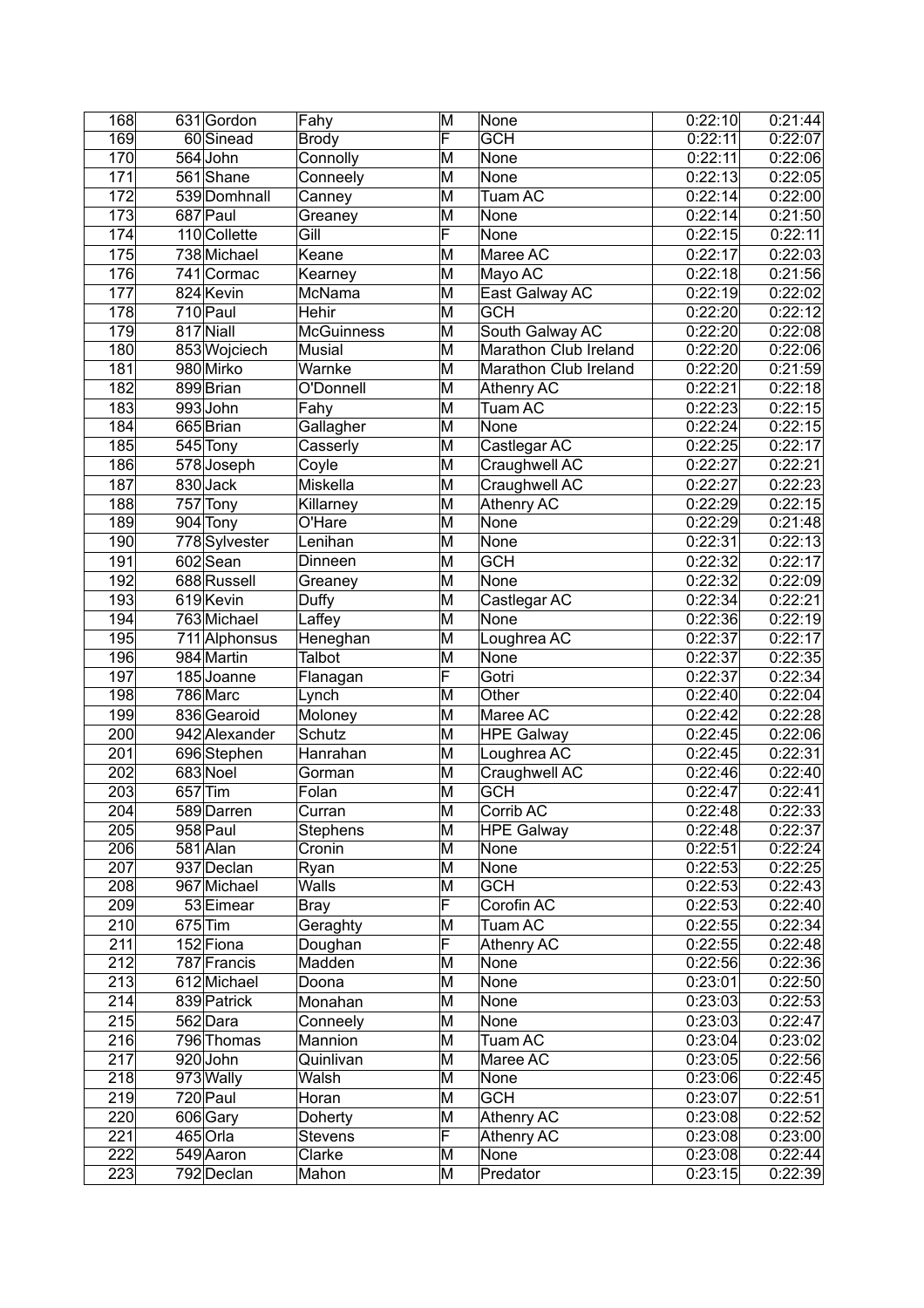| 224 | 569 Colm               | Coreless          | M                       | South Galway AC   | 0:23:15 | 0:22:43 |
|-----|------------------------|-------------------|-------------------------|-------------------|---------|---------|
| 225 | 519 Gearoid            | <b>Breathnach</b> | M                       | None              | 0:23:17 | 0:23:08 |
| 226 | 547 Jose               | Cazalilla         | M                       | None              | 0:23:19 | 0:23:09 |
| 227 | 117 Yvonne             | Croke             | F                       | Maree AC          | 0:23:21 | 0:22:54 |
| 228 | 58 David               | <b>Broderick</b>  | M                       | None              | 0:23:24 | 0:23:11 |
| 229 | $902$ lan              | O'Gorman          | M                       | None              | 0:23:25 | 0:23:04 |
| 230 | 574 Patrick            | Costello          | M                       | Predator          | 0:23:25 | 0:23:18 |
| 231 | $424$ Mags             | Page              | F                       | None              | 0:23:31 | 0:23:16 |
| 232 | 660 Martin             | Fortune           | M                       | None              | 0:23:33 | 0:23:10 |
| 233 | 227 Siobhan            | Guinan            | F                       | Athenry AC        | 0:23:34 | 0:23:27 |
| 234 | 45 Mairead             | Blake             | F                       | Athenry AC        | 0:23:35 | 0:23:27 |
| 235 | 622 Noel               | Duggan            | M                       | None              | 0:23:35 | 0:23:18 |
| 236 | 502 Paul               | Anglim            | M                       | None              | 0:23:36 | 0:23:07 |
| 237 | 698 David              | Hardiman          | M                       | None              | 0:23:37 | 0:23:21 |
| 238 | 634 Noel               | Fahy              | M                       | South Galway AC   | 0:23:37 | 0:23:06 |
| 239 | 884 Tomas              | O Neachtain       | M                       | None              | 0:23:37 | 0:23:16 |
| 240 | 272 Eimear             | Keary             | F                       | None              | 0:23:38 | 0:23:05 |
| 241 | 635 John               | Fahy              | M                       |                   | 0:23:39 | 0:23:36 |
| 242 | 129 Aideen             | De Paor           | $\overline{\mathsf{F}}$ | <b>GCH</b>        | 0:23:39 | 0:23:05 |
| 243 | 925 Peter              | Rabbitte          | M                       | Tuam AC           | 0:23:41 | 0:23:15 |
| 244 | 760 Basil              | King              | M                       | <b>Athenry AC</b> | 0:23:41 | 0:23:11 |
| 245 | 926 George             | Rahmani           | M                       | <b>GTC</b>        | 0:23:41 | 0:23:30 |
| 246 | 279 Deirdre            | Kelly             | F                       | None              | 0:23:43 | 0:23:33 |
| 247 | 701 Colm               | Hawe              | M                       | <b>GTC</b>        | 0:23:44 | 0:23:34 |
| 248 | 532 Alan               | <b>Burke</b>      | M                       | Athenry AC        | 0:23:45 | 0:23:30 |
| 249 | 202 Noelle             | Gannon            | F                       | Tuam AC           | 0:23:46 | 0:23:25 |
| 250 | 793 Kevin              | Malone            | M                       | None              | 0:23:46 | 0:23:32 |
| 251 | 781 Martin             | Lennon            | M                       | East Galway AC    | 0:23:46 | 0:23:28 |
| 252 | 949 Paddy              | Small             | M                       | None              | 0:23:47 | 0:23:31 |
| 253 | $\overline{82}$ Claire | Cellarius         | F                       | Corofin AC        | 0:23:48 | 0:23:39 |
| 254 | 732 Kieran             | Joyce             | M                       | None              | 0:23:49 | 0:23:39 |
| 255 | 833 Tom                | Mitchell          | M                       | Craughwell AC     | 0:23:51 | 0:23:44 |
| 256 | 876 Eoin               | O Conghaile       | M                       | <b>HPE Galway</b> | 0:23:53 | 0:23:41 |
| 257 | 756 Tom                | Kilgarriff        | M                       | <b>CRH</b>        | 0:23:53 | 0:23:35 |
| 258 | 83 Janet               | Clancy            | F                       | Athenry AC        | 0:23:55 | 0:23:44 |
| 259 | 662 Noel               | Fox               | M                       | Athenry AC        | 0:23:55 | 0:23:44 |
| 260 | 434 Deirdre            | Quinn             | $\overline{\mathsf{F}}$ | <b>Athenry AC</b> | 0:23:56 | 0:23:48 |
| 261 | 408 Anita              | O'Dwyer           | F                       | None              | 0:23:56 | 0:23:41 |
| 262 | 510 Norman             | <b>Black</b>      | M                       | None              | 0:23:56 | 0:23:26 |
| 263 | 423 Christie           | O'Toole           | F                       | None              | 0:23:58 | 0:23:31 |
| 264 | 910 Eoin               | O'Sullivan        | M                       | Athenry AC        | 0:23:59 | 0:23:25 |
| 265 | 831 Michael            | Mitchell          | M                       | <b>Athenry AC</b> | 0:24:00 | 0:23:51 |
| 266 | 873 Eoghan             | O Ceallaigh       | M                       | None              | 0:24:00 | 0:23:49 |
| 267 | 559 Marc               | Connaughton       | M                       | None              | 0:24:01 | 0:23:37 |
| 268 | 638 Brian              | Fanning           | M                       | Loughrea AC       | 0:24:02 | 0:23:14 |
| 269 | 722 Keith              | Horan             | M                       | South Galway AC   | 0:24:03 | 0:23:49 |
| 270 | $789$ Tom              | Maguire           | M                       | None              | 0:24:05 | 0:23:35 |
| 271 | 540 Raymond            | Canney            | M                       | Tuam AC           | 0:24:10 | 0:23:57 |
| 272 | 847 Enda               | Munnelly          | M                       | Athenry AC        | 0:24:12 | 0:23:48 |
| 273 | 639 Brian              | Farrell           | M                       | Athenry AC        | 0:24:16 | 0:24:08 |
| 274 | $132$ Rena             | Deely             | F                       | Craughwell AC     | 0:24:17 | 0:24:03 |
| 275 | 303 Clodagh            | Lennon            | F                       | None              | 0:24:19 | 0:23:58 |
| 276 | 258 Amanda             | Horan             | F                       | South Galway AC   | 0:24:19 | 0:24:06 |
| 277 | 895 Rory               | O'Connor          | M                       | Tuam AC           | 0:24:21 | 0:24:11 |
| 278 | 516 Kevin              | <b>Brady</b>      | M                       | None              | 0:24:22 | 0:24:06 |
| 279 | 67 Catherine           | <b>Burke</b>      | F                       | Athenry AC        | 0:24:23 | 0:23:48 |
|     |                        |                   |                         |                   |         |         |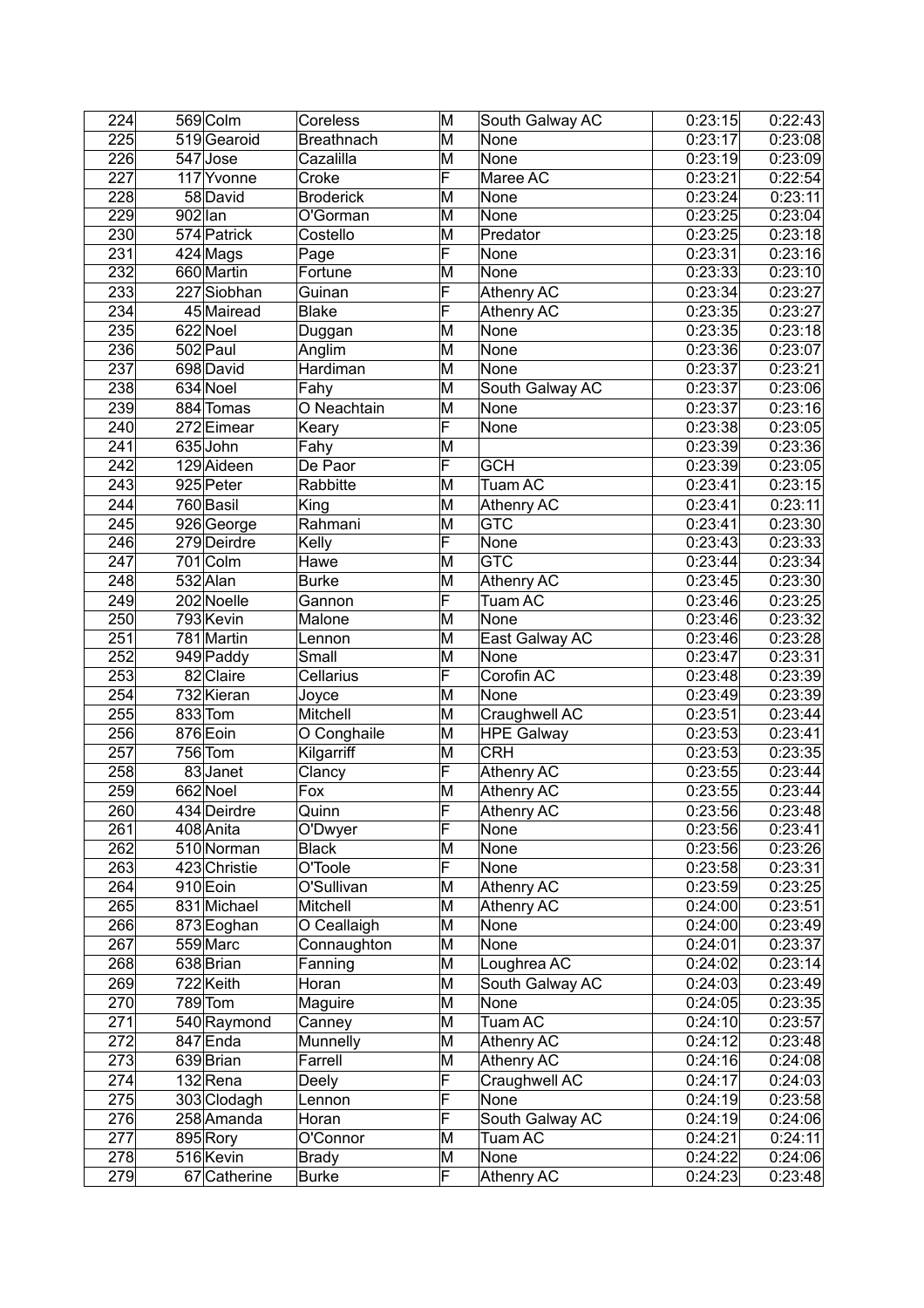| 280              | 928 Trevor           | Rowland          | M                       | <b>GTC</b>              | 0:24:23 | 0:23:54 |
|------------------|----------------------|------------------|-------------------------|-------------------------|---------|---------|
| 281              | 827 Will             | Meaney           | M                       | None                    | 0:24:23 | 0:24:07 |
| 282              | 911 Tony             | Palmer           | M                       | None                    | 0:24:26 | 0:23:50 |
| 283              | 91 Marian            | Coleman          | F                       | Tuam AC                 | 0:24:26 | 0:24:05 |
| 284              | $261$ Maeve          | <b>Hynes</b>     | F                       | None                    | 0:24:28 | 0:23:53 |
| 285              | 374 Majella          | Ni Chriochain    | F                       | <b>GCH</b>              | 0:24:28 | 0:24:12 |
| 286              | $941$ Gus            | Sammin           | M                       | None                    | 0:24:28 | 0:24:02 |
| 287              | 216 Noel             | Conneely         | M                       | None                    | 0:24:28 | 0:24:00 |
| 288              | 686 Kenneth          | Greaney          | M                       | None                    | 0:24:29 | 0:24:11 |
| 289              | 345 Maura            | Meenaghan        | F                       | Tuam AC                 | 0:24:31 | 0:24:14 |
| 290              | 64 Emily             | <b>Bruton</b>    | F                       | <b>GCH</b>              | 0:24:34 | 0:24:20 |
| 291              | 632 Tadhg            | Fahy             | M                       | Loughrea AC             | 0:24:34 | 0:24:22 |
| 292              | 640 Noel             | Farrell          | M                       | Loughrea AC             | 0:24:34 | 0:24:22 |
| 293              | 641 Thomas           | Farrelly         | M                       | Loughrea AC             | 0:24:36 | 0:24:16 |
| 294              | $615$ Aidan          | Doyle            | M                       | Tuam AC                 | 0:24:37 | 0:24:32 |
| 295              | 959 Christopher      | Talbot           | M                       | None                    | 0:24:37 | 0:24:14 |
| 296              | 989 Noel             | <b>Steed</b>     | M                       | None                    | 0:24:38 | 0:24:10 |
| 297              | $745$ Fran           | Keating          | M                       | Corrib AC               | 0:24:39 | 0:24:23 |
| 298              | 421 Claire           | O'Sullivan       | F                       | None                    | 0:24:40 | 0:24:22 |
| 299              | 304 Kasia            | Lewandowska      | F                       | None                    | 0:24:41 | 0:24:16 |
| 300              | 460 Aoife            | Shaughnessy      | F                       | Athenry AC              | 0:24:41 | 0:24:32 |
| 301              | 729 Trevor           | Jennings         | M                       | Castlegar AC            | 0:24:44 | 0:24:29 |
| $\overline{302}$ | 204 Brenda           | Gavin            | F                       | <b>GCH</b>              | 0:24:47 | 0:24:37 |
| $\overline{303}$ | 735 Michael          | Keane            | M                       | <b>HPE Galway</b>       | 0:24:47 | 0:24:40 |
| 304              | 953 Brian            | Somers           | M                       | None                    | 0:24:49 | 0:24:36 |
| 305              | $726$ Joe            | Hyland           | M                       | None                    | 0:24:51 | 0:24:32 |
| 306              | 323 Orla             | Mc Cluskey       | F                       | Athenry AC              | 0:24:52 | 0:24:13 |
| 307              | 365 Joanne           | Murphy           | $\overline{\mathsf{F}}$ | None                    | 0:24:55 | 0:24:50 |
| 308              | 901 David            | O'Flaherty       | M                       | <b>HPE Galway</b>       | 0:24:55 | 0:24:42 |
| 309              | 536 Mark             | Campbell         | M                       | Craughwell AC           | 0:25:02 | 0:24:32 |
| 310              | 557 Malachy          | Conlon           | M                       | Athenry AC              | 0:25:03 | 0:24:37 |
| 311              | 737 Mark             | Keane            | M                       | East Galway AC          | 0:25:05 | 0:24:39 |
| 312              | 938 Brendan          | Ryan             | M                       | None                    | 0:25:05 | 0:24:43 |
| 313              | $\overline{571}$ Joe | Cormican         | M                       | None                    | 0:25:07 | 0:24:34 |
| 314              | $210$ Cara           | Gleeson          | F                       | <b>GTC</b>              | 0:25:07 | 0:24:53 |
| 315              | 669 Shane            | Galvin           | M                       | <b>GTC</b>              | 0:25:09 | 0:24:53 |
| $\overline{316}$ | 506 Niall            | <b>Beatty</b>    | $\overline{\mathsf{M}}$ | None                    | 0:25:10 | 0:24:34 |
| 317              | 108 Ciara            | Corduff          | F                       | Other                   | 0:25:12 | 0:25:01 |
| 318              | 386 Therese          | Noone            | F                       | Athenry AC              | 0:25:14 | 0:25:04 |
| 319              | 759 Daire            | Killian          | M                       | None                    | 0:25:14 | 0:24:28 |
| 320              | 459 Dawn             | Shanaghy         | $\overline{\mathsf{F}}$ | Craughwell AC           | 0:25:15 | 0:24:53 |
| 321              | 664 Paul             | Gahan            | M                       | None                    | 0:25:16 | 0:24:40 |
| $\overline{3}22$ | 462 Susanne          | Smith            | F                       | <b>GCH</b>              | 0:25:17 | 0:25:11 |
| 323              | $439$ Sue            | Redmond          | F                       | $\overline{\text{GTC}}$ | 0:25:17 | 0:25:13 |
| 324              | 310 Fiona            | Lyons            | F                       | None                    | 0:25:18 | 0:25:13 |
| 325              | 753 Kevin            | Kenny            | M                       | None                    | 0:25:21 | 0:24:44 |
| 326              | 353 Noreen           | Monaghan Feeney  | F                       | None                    | 0:25:22 | 0:25:09 |
| 327              | 852John              | Murphy           | M                       | None                    | 0:25:23 | 0:25:12 |
| 328              | 963 Gerry            | Treacy           | M                       | Craughwell AC           | 0:25:24 | 0:25:08 |
| 329              | 417 Sabrina          | O'Regan          | F                       | Loughrea AC             | 0:25:24 | 0:24:51 |
| 330              | 719 Tommy            | Hopkins          | M                       | Tuam AC                 | 0:25:25 | 0:25:24 |
| 331              | 330 Paul             | McDonagh         | M                       | None                    | 0:25:28 | 0:25:16 |
| 332              | 783 Patrick          | Long             | M                       | East Galway AC          | 0:25:29 | 0:25:08 |
| 333              | $523$ lan            | <b>Broderick</b> | M                       | None                    | 0:25:30 | 0:24:58 |
| 334              | 206 Aideen           | Gilchrist        | F                       | Craughwell AC           | 0:25:32 | 0:25:05 |
| $\overline{3}35$ | 463 Lorraine         | Stenson          | F                       | None                    | 0:25:33 | 0:25:28 |
|                  |                      |                  |                         |                         |         |         |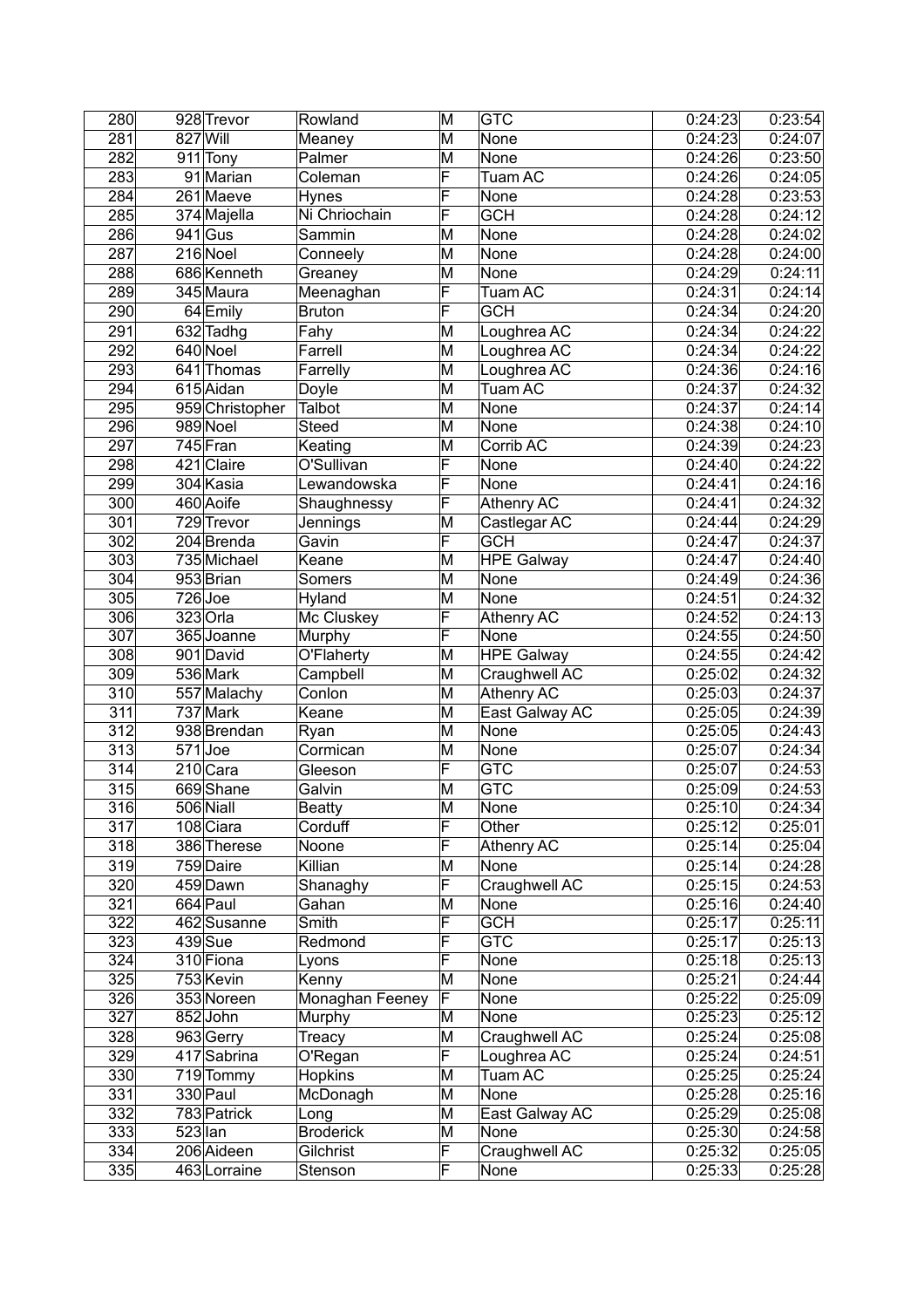| 336              | 143 Joanne             | Dolan          | F                       | Loughrea AC       | 0:25:34 | 0:25:25 |
|------------------|------------------------|----------------|-------------------------|-------------------|---------|---------|
| 337              | 414 Eimear             | O'Looney       | F                       | None              | 0:25:35 | 0:25:01 |
| 338              | 249 Carmel             | Higgins        | F                       | Corofin AC        | 0:25:36 | 0:24:53 |
| 339              | 156 Maria              | Duddy          | F                       | None              | 0:25:37 | 0:24:58 |
| 340              | 240 Olivia             | Healy          | F                       | Corofin AC        | 0:25:38 | 0:24:53 |
| 341              | 731 Tony               | Jordan         | M                       | Maree AC          | 0:25:42 | 0:25:19 |
| 342              | 858 Jonathan           | Nestor         | M                       | None              | 0:25:45 | 0:25:11 |
| 343              | 897 James              | O'Dea          | M                       | <b>HPE Galway</b> | 0:25:46 | 0:25:27 |
| 344              | 600 Kevin              | Devane         | M                       | Athenry AC        | 0:25:46 | 0:25:27 |
| 345              | $331$ Tina             | McDonagh       | F                       | Corofin AC        | 0:25:46 | 0:25:01 |
| 346              | 867 Frank              | Noone          | M                       | <b>Athenry AC</b> | 0:25:47 | 0:25:11 |
| 347              | 431 Christina          | Quinn          | F                       | None              | 0:25:48 | 0:25:28 |
| 348              | 49 Patricia            | Boyle          | F                       | <b>None</b>       | 0:25:49 | 0:25:23 |
| 349              | 195 Caroline           | Freeney        | F                       | Athenry AC        | 0:25:49 | 0:25:29 |
| 350              | 609James               | Donnellan      | M                       | <b>HPE Galway</b> | 0:25:49 | 0:25:36 |
| 351              | 228 Helen              | Hallinan       | F                       | Craughwell AC     | 0:25:51 | 0:25:34 |
| 352              | 493 Marguerite         | Wilkinson      | F                       | <b>Athenry AC</b> | 0:25:52 | 0:25:33 |
| $\overline{353}$ | 442 Sarah              | Reynolds       | F                       | None              | 0:25:53 | 0:25:22 |
| 354              | 455 Anna               | Ryan           | F                       | None              | 0:25:54 | 0:25:32 |
| 355              | 961 Michael            | Talbot         | M                       | None              | 0:25:54 | 0:25:32 |
| 356              | $\overline{7}0$ Roisin | <b>Burke</b>   | F                       | None              | 0:25:54 | 0:25:49 |
| 357              | 68 Aoife               | <b>Burke</b>   | F                       | None              | 0:25:55 | 0:25:24 |
| 358              | 909 Mike               | O'Neill        | M                       | None              | 0:25:56 | 0:25:43 |
| 359              | 593 Ciaran             | Davey          | M                       | None              | 0:25:57 | 0:25:39 |
| 360              | 656 Gerry              | Fogarty        | M                       | Maree AC          | 0:26:02 | 0:25:38 |
| 361              | 238 Irene              | Headd          | F                       | South Galway AC   | 0:26:02 | 0:25:29 |
| 362              | 551 Gerard             | Clery          | M                       | Predator          | 0:26:03 | 0:25:27 |
| 363              | 743 Robert             | Keary          | M                       | Loughrea AC       | 0:26:04 | 0:25:44 |
| 364              | 794 Tomas              | Mangan         | M                       | Athenry AC        | 0:26:04 | 0:25:36 |
| 365              | 197 Sinead             | Gaffney        | F                       | None              | 0:26:05 | 0:26:03 |
| 366              | 915 Shaun              | Porter         | M                       | None              | 0:26:10 | 0:25:53 |
| 367              | $\overline{1}27$ Laura | Darby          | $\overline{\mathsf{F}}$ | <b>GTC</b>        | 0:26:10 | 0:26:02 |
| 368              | 448Leah                | Roxby          | F                       | None              | 0:26:12 | 0:25:52 |
| 369              | 932 Brendan            | Ruane          | M                       | None              | 0:26:12 | 0:25:57 |
| 370              | 201Leonie              | Gallagher      | F                       | Maree AC          | 0:26:12 | 0:25:40 |
| 371              | 556 Kieran             | Conboy         | M                       | None              | 0:26:12 | 0:25:44 |
| 372              | 301 Susanne            | Lawlor         | $\overline{\mathsf{F}}$ | Maree AC          | 0:26:12 | 0:25:40 |
| 373              | 940 Aonghus            | Sammin         | M                       | <b>GCH</b>        | 0:26:13 | 0:25:47 |
| 374              | 194 Lorna              | Freeman        | F                       | Athenry AC        | 0:26:14 | 0:25:44 |
| 375              | 579 Philip             | Cribbin        | M                       | <b>CRH</b>        | 0:26:16 | 0:25:46 |
| $\overline{376}$ | 623 Frank              | Dunleavy       | M                       | None              | 0:26:16 | 0:25:30 |
| 377              | 41 Sinead              | <b>Bartley</b> | F                       | None              | 0:26:18 | 0:26:04 |
| 378              | 906 Fergal             | O'Malley       | M                       | Tuam AC           | 0:26:18 | 0:25:45 |
| 379              | 736 Shane              | Keane          | M                       | East Galway AC    | 0:26:19 | 0:26:02 |
| 380              | 921 Padraic            | Quinn          | M                       | None              | 0:26:20 | 0:25:44 |
| 381              | 98 Frances             | Conlon         | F                       | None              | 0:26:20 | 0:25:59 |
| 382              | $307$ Tara             | Lynch          | F                       | Corofin AC        | 0:26:23 | 0:25:41 |
| 383              | 147 Olibhia            | Donnellan      | F                       | Corofin AC        | 0:26:23 | 0:25:40 |
| 384              | 223 Audrey             | Greaney        | F                       | Tuam AC           | 0:26:24 | 0:26:20 |
| 385              | 931 Thomas             | Ruane          | M                       | None              | 0:26:26 | 0:26:02 |
| 386              | 357 Marie              | Moran          | F                       | Maree AC          | 0:26:27 | 0:26:15 |
| 387              | 72 Marian              | <b>Byrnes</b>  | F                       | Maree AC          | 0:26:29 | 0:26:22 |
| 388              | 849 Mark               | Murphy         | M                       | None              | 0:26:29 | 0:25:53 |
| 389              | 351 Emer               | Molloy         | F                       | None              | 0:26:33 | 0:26:11 |
| 390              | 734 Martin             | Keane          | M                       | Athenry AC        | 0:26:33 | 0:26:31 |
| 391              | 772 Eamon              | Leahy          | M                       | None              | 0:26:33 | 0:26:00 |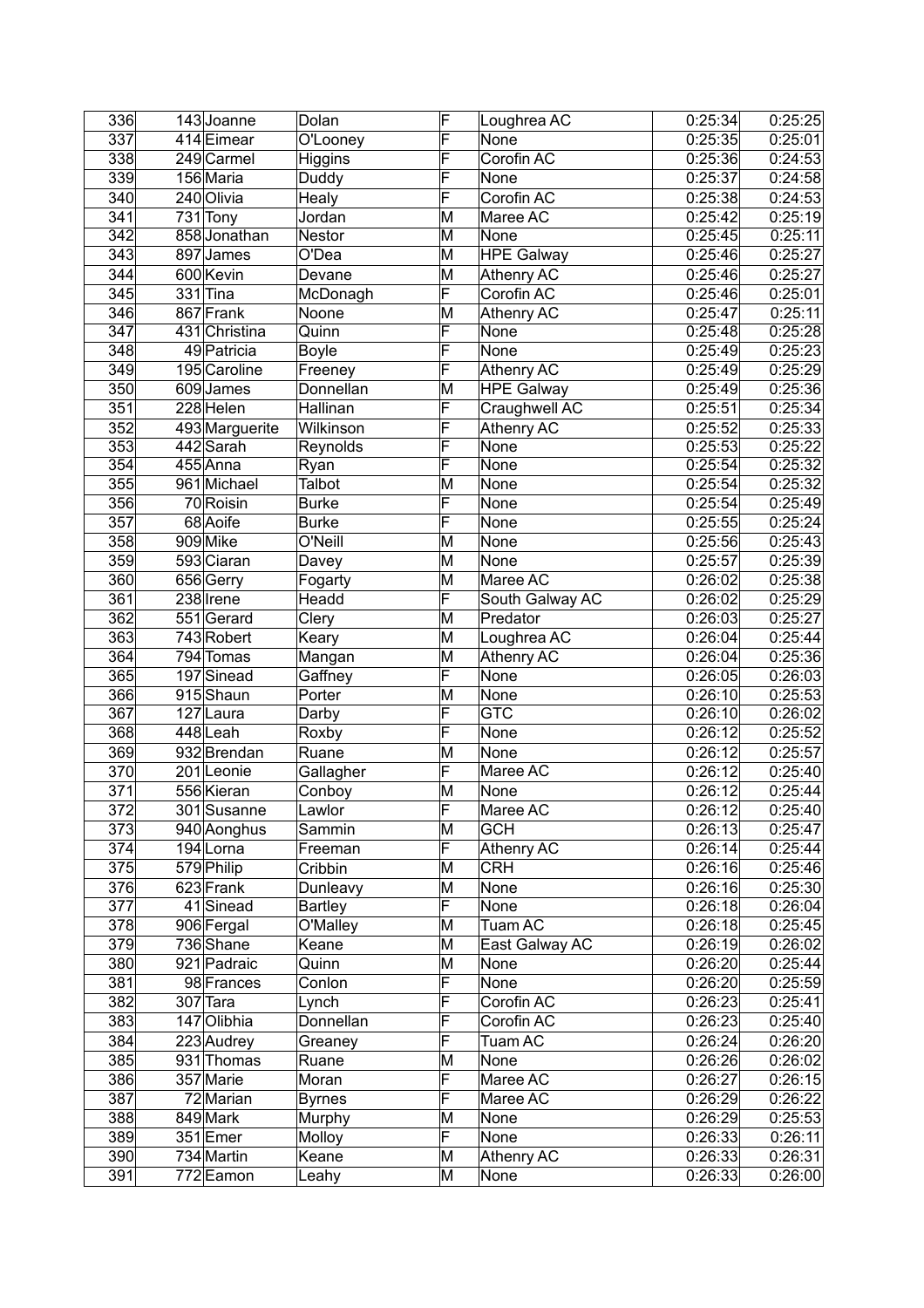| 392 | 730 Mark       | Jennings      | M                       | Other             | 0:26:34 | 0:25:57 |
|-----|----------------|---------------|-------------------------|-------------------|---------|---------|
| 393 | 433 Catriona   | Quinn         | F                       | Craughwell AC     | 0:26:34 | 0:25:53 |
| 394 | 908John        | O'Neill       | M                       | Other             | 0:26:34 | 0:26:02 |
| 395 | 422 Aisling    | O'Sullivan    | F                       | None              | 0:26:34 | 0:26:16 |
| 396 | 295 Assumpta   | King          | F                       | Athenry AC        | 0:26:39 | 0:26:08 |
| 397 | 359 Teresa     | Morrissey     | F                       | None              | 0:26:40 | 0:26:09 |
| 398 | 923 Dave       | Quinn         | M                       | Loughrea AC       | 0:26:43 | 0:26:24 |
| 399 | 775 David      | Leahy         | M                       | Loughrea AC       | 0:26:43 | 0:26:25 |
| 400 | 608 Tim        | Donnellan     | M                       | None              | 0:26:46 | 0:26:12 |
| 401 | 419 Kellie     | O'Shaughnessy | F                       | Corofin AC        | 0:26:46 | 0:26:04 |
| 402 | 620 Cathal     |               | M                       | <b>Athenry AC</b> |         | 0:26:11 |
|     |                | Duffy         | $\overline{\mathsf{F}}$ |                   | 0:26:49 |         |
| 403 | 316 Jane       | Mangan        |                         | Athenry AC        | 0:26:50 | 0:26:25 |
| 404 | 531 Martin     | <b>Burke</b>  | M                       | <b>None</b>       | 0:26:51 | 0:26:25 |
| 405 | 276 Fiona      | Kelly         | F                       | Craughwell AC     | 0:26:51 | 0:26:25 |
| 406 | 250Joan        | Higgins       | F                       | Corofin AC        | 0:26:52 | 0:26:10 |
| 407 | 131 Denise     | De Paor       | F                       | None              | 0:26:53 | 0:26:21 |
| 408 | $505$ TJ       | <b>Beatty</b> | M                       | Loughrea AC       | 0:26:54 | 0:26:38 |
| 409 | 288 Michelle   | Kerrigan      | F                       | Loughrea AC       | 0:26:54 | 0:26:35 |
| 410 | 887 Philip     | Coyle         | M                       | Castlegar AC      | 0:26:54 | 0:26:45 |
| 411 | 590 Tony       | Daley         | M                       | Athenry AC        | 0:26:55 | 0:26:05 |
| 412 | 398 Siobhan    | O'Brien       | F                       | None              | 0:26:57 | 0:26:28 |
| 413 | 135 Claire     | Dempsey       | F                       | None              | 0:26:58 | 0:26:15 |
| 414 | 410 Jacqueline | O'Gorman      | F                       | None              | 0:26:59 | 0:26:42 |
| 415 | 177Lisa        | Finn          | F                       | <b>HPE</b> Galway | 0:26:59 | 0:26:09 |
| 416 | 262 Angelina   | Hynes         | F                       | <b>CRH</b>        | 0:26:59 | 0:26:33 |
| 417 | 661 Aaron      | Fox           | M                       | <b>HPE Galway</b> | 0:27:00 | 0:26:34 |
| 418 | 445 Mary       | Rohan Coll    | F                       | Athenry AC        | 0:27:00 | 0:26:51 |
| 419 | 444 Mary       | Rohan         | F                       | Athenry AC        | 0:27:00 | 0:26:51 |
| 420 | 454 Maureen    | Ryan          | F                       | Athenry AC        | 0:27:00 | 0:26:49 |
| 421 | 912 Andrew     | Parkinson     | M                       | None              | 0:27:01 | 0:26:15 |
| 422 |                | McGillicuddy  | F                       | None              | 0:27:01 | 0:26:30 |
|     | 333 Aideen     |               |                         |                   |         |         |
| 423 | 121 Majella    | Cummins       | F                       | Athenry AC        | 0:27:07 | 0:26:45 |
| 424 | 534 Denis      | <b>Byrne</b>  | M                       | East Galway AC    | 0:27:08 | 0:26:50 |
| 425 | 332 Catherine  | McEnery       | F                       | Craughwell AC     | 0:27:09 | 0:26:44 |
| 426 | 489Ray         | Ward          | M                       | Craughwell AC     | 0:27:09 | 0:26:44 |
| 427 | 126 Katherine  | Cussen        | $\overline{\mathsf{F}}$ | None              | 0:27:09 | 0:26:44 |
| 428 | 588 Aidus      | Curran        | M                       | Other             | 0:27:12 | 0:26:33 |
| 429 | 198 Colleen    | Gallagher     | F                       | None              | 0:27:14 | 0:26:49 |
| 430 | 334 Majella    | McGowan       | F                       | Corofin AC        | 0:27:14 | 0:26:28 |
| 431 | 774 Kassy      | Counihan      | F                       |                   | 0:27:17 | 0:26:42 |
| 432 | 219 Lorraine   | Greally       | $\overline{\mathsf{F}}$ | Craughwell AC     | 0:27:19 | 0:26:46 |
| 433 | 869 Sean       | Noone         | M                       | None              | 0:27:20 | 0:27:06 |
| 434 | 248 Anne       | Higgins       | $\overline{\mathsf{F}}$ | None              | 0:27:20 | 0:27:06 |
| 435 | 943John        | Scroope       | M                       | None              | 0:27:21 | 0:26:35 |
| 436 | 84 Julianne    | Clarke        | F                       | None              | 0:27:22 | 0:27:07 |
| 437 | 178 Kathryn    | Finnegan      | $\overline{\mathsf{F}}$ | None              | 0:27:23 | 0:26:50 |
| 438 | 125 Helen      | Cusack        | F                       | None              | 0:27:23 | 0:27:06 |
| 439 | 485 Marie      | Walsh         | $\overline{\mathsf{F}}$ | None              | 0:27:24 | 0:26:41 |
| 440 | 693 Declan     | Hanniffy      | M                       | None              | 0:27:25 | 0:27:00 |
| 441 | 308 Anne       | Lyng          | F                       | Athenry AC        | 0:27:25 | 0:26:52 |
| 442 | 499 Olivia     | Wynne         | F                       | Tuam AC           | 0:27:28 | 0:26:55 |
| 443 | 432 Lelia      | Quinn         | F                       | None              | 0:27:29 | 0:26:48 |
| 444 | 146 Patricia   | Donnellan     | F                       | None              | 0:27:31 | 0:26:54 |
| 445 | 193 Yvonne     | Francis       | F                       | None              | 0:27:35 | 0:27:15 |
|     |                |               |                         |                   |         |         |
| 446 | 890 Tony       | O'Callaghan   | M                       | None              | 0:27:39 | 0:27:06 |
| 447 | 113 Valerie    | Coughlan      | F                       | <b>GCH</b>        | 0:27:40 | 0:26:55 |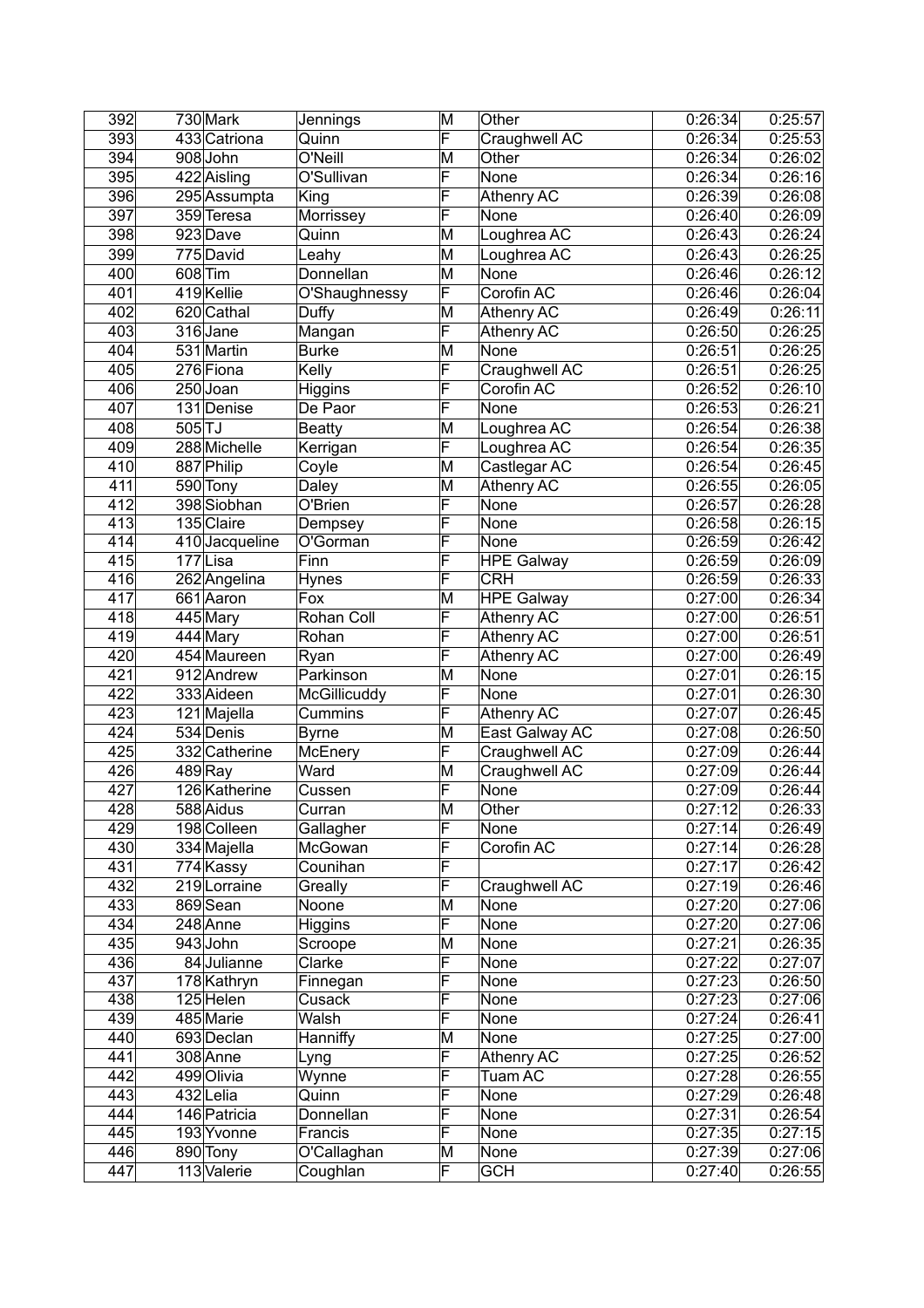| 448 | 742 Stephen   | Keary          | M                       | None                          | 0:27:41            | 0:27:09              |
|-----|---------------|----------------|-------------------------|-------------------------------|--------------------|----------------------|
| 449 | 318 Ger       | Mannion        | F                       | None                          | 0:27:44            | 0:27:33              |
| 450 | 832 Paul      | Mitchell       | M                       | <b>Athenry AC</b>             | 0:27:45            | 0:27:14              |
| 451 | 407 Michelle  | O'Donnell      | F                       | None                          | 0:27:46            | 0:27:02              |
| 452 | 893 Robert    | O'Connor       | M                       | None                          | 0:27:47            | 0:27:15              |
| 453 | 309 Jacquie   | Lynskey        | F                       | <b>Athenry AC</b>             | 0:27:50            | 0:27:29              |
| 454 | 716 Donall    | Hoebler        | M                       | None                          | 0:27:50            | 0:27:00              |
| 455 | 209 Bernie    | Glavin         | F                       | Corofin AC                    | 0:27:55            | 0:27:45              |
| 456 | 306 Eamonn    | <b>Hughes</b>  | M                       |                               | 0:27:55            | 0:27:25              |
| 457 | 883 Kieran    | O Leary        | M                       | Craughwell AC                 | 0:27:56            | 0:27:33              |
| 458 | 164 Louise    | Egan           | F                       | Athenry AC                    | 0:27:57            | 0:27:48              |
| 459 | 257 Emily     | Holohan        | F                       | None                          | 0:27:58            | 0:27:16              |
| 460 | 370 Aoife     | Naughton       | F                       | None                          | 0:27:58            | 0:27:12              |
| 461 | 294 Moyra     | King           | $\overline{\mathsf{F}}$ | None                          | 0:27:58            | $\overline{0:}27:42$ |
| 462 | 38 Louise     | <b>Barrett</b> | $\overline{\mathsf{F}}$ | None                          | 0:27:58            | 0:27:21              |
| 463 | 285 Laura     | Kenny          | $\overline{\mathsf{F}}$ | South Galway AC               | 0:28:00            | 0:27:46              |
| 464 | 302 Frances   | Leahy          | F                       | <b>Athenry AC</b>             | 0:28:00            | 0:27:40              |
| 465 | $446$ Greta   | Rooney         | F                       | Craughwell AC                 | 0:28:03            | 0:27:36              |
| 466 | $174$ Mary    | Farrell        | F                       | None                          | 0:28:03            | 0:27:45              |
| 467 | 402 Niamh     | O'Carroll      | F                       |                               |                    | 0:27:14              |
| 468 |               |                | F                       | None                          | 0:28:03<br>0:28:04 |                      |
|     | 269 Evelyn    | Keane          |                         | None                          |                    | 0:27:37              |
| 469 | 415 Mary      | O'Malley       | F                       | <b>Turloughmore Scuttlers</b> | 0:28:06            | 0:27:34              |
| 470 | 122 Margaret  | Cunningham     | F                       | <b>Turloughmore Scuttlers</b> | 0:28:06            | 0:27:34              |
| 471 | 500Leni       | Zet            | F                       | None                          | 0:28:07            | 0:27:40              |
| 472 | 97 Caroline   | Conlon         | $\overline{\mathsf{F}}$ | None                          | 0:28:07            | 0:27:40              |
| 473 | 221 Sharon    | Greaney        | F                       | Craughwell AC                 | 0:28:11            | 0:27:42              |
| 474 | 89 Marie      | Clarke         | F                       | <b>Turloughmore Scuttlers</b> | 0:28:13            | 0:27:24              |
| 475 | 977 Michael   | Ward           | M                       | None                          | 0:28:14            | 0:27:45              |
| 476 | 215 Helena    | Gorman         | F                       | Craughwell AC                 | 0:28:16            | 0:27:47              |
| 477 | 260 Rebecca   | Horgan         | F                       | None                          | 0:28:19            | 0:27:56              |
| 478 | 142 Yvonne    | Dolan          | F                       | None                          | 0:28:24            | 0:27:54              |
| 479 | 280 Niamh     | Kelly          | F                       | <b>HPE Galway</b>             | 0:28:24            | 0:27:54              |
| 480 | 281 Laura     | Kelly          | $\overline{\mathsf{F}}$ | Loughrea AC                   | 0:28:27            | 0:28:09              |
| 481 | 186 Margaret  | Flannery       | F                       | Athenry AC                    | 0:28:29            | 0:27:55              |
| 482 | 217 Bernie    | Grealish       | F                       | <b>CRH</b>                    | 0:28:29            | 0:28:03              |
| 483 | $293$ Dee     | King           | F                       | None                          | 0:28:31            | 0:27:49              |
| 484 | 140 Amanda    | Dodrill        | $\overline{\mathsf{F}}$ | None                          | 0:28:31            | 0:28:17              |
| 485 | $179$  Alma   | Finnegan       | F                       | Tuam AC                       | 0:28:36            | 0:27:57              |
| 486 | 430 Kerry     | Quinlan        | F                       | None                          | 0:28:37            | 0:27:53              |
| 487 | 596 James     | De Nash        | M                       | <b>GCH</b>                    | 0:28:41            | 0:28:07              |
| 488 | 457 Helena    | Scannell       | F                       | <b>GCH</b>                    | 0:28:42            | 0:28:19              |
| 489 | 263 Louise    | <b>Hynes</b>   | F                       | Loughrea AC                   | 0:28:44            | 0:28:26              |
| 490 | 718 Johnny    | Hooper         | M                       | Corrib AC                     | 0:28:45            | 0:28:04              |
| 491 | 66 Caron      | <b>Burke</b>   | F                       | Loughrea AC                   | 0:28:45            | 0:28:11              |
| 492 | 205 Fiona     | Gilchreest     | F                       | None                          | 0:28:46            | 0:28:14              |
| 493 | 418 Charlotte | O'Regan        | F                       | None                          | 0:28:46            | 0:28:10              |
| 494 | 141 Noreen    | Doherty        | F                       | <b>None</b>                   | 0:28:47            | 0:28:10              |
| 495 | 480 Clara     | Walsh          | F                       | None                          | 0:28:47            | 0:28:08              |
| 496 | 881 Ronan     | O Grady        | M                       | Castlegar AC                  | 0:28:48            | 0:28:30              |
| 497 | 317 Deirdre   | Mannion        | F                       | None                          | 0:28:50            | 0:28:39              |
| 498 | 382 Laoise    | Ni Thuairisg   | F                       | None                          | 0:28:52            | 0:28:38              |
| 499 | $476$ Dee     | Twomey         | F                       | None                          | 0:28:54            | 0:28:12              |
| 500 | $44$ Evelyn   | Birmingham     | F                       | None                          | 0:28:58            | 0:28:21              |
| 501 | $785$ Greg    | Lundon         | M                       | South Galway AC               | 0:29:00            | 0:28:16              |
| 502 | 568 Eric      | Corbett        | M                       | None                          | 0:29:01            | 0:28:33              |
| 503 | 358 Viv       | Morgan         | F                       | <b>Turloughmore Scuttlers</b> | 0:29:02            | 0:28:31              |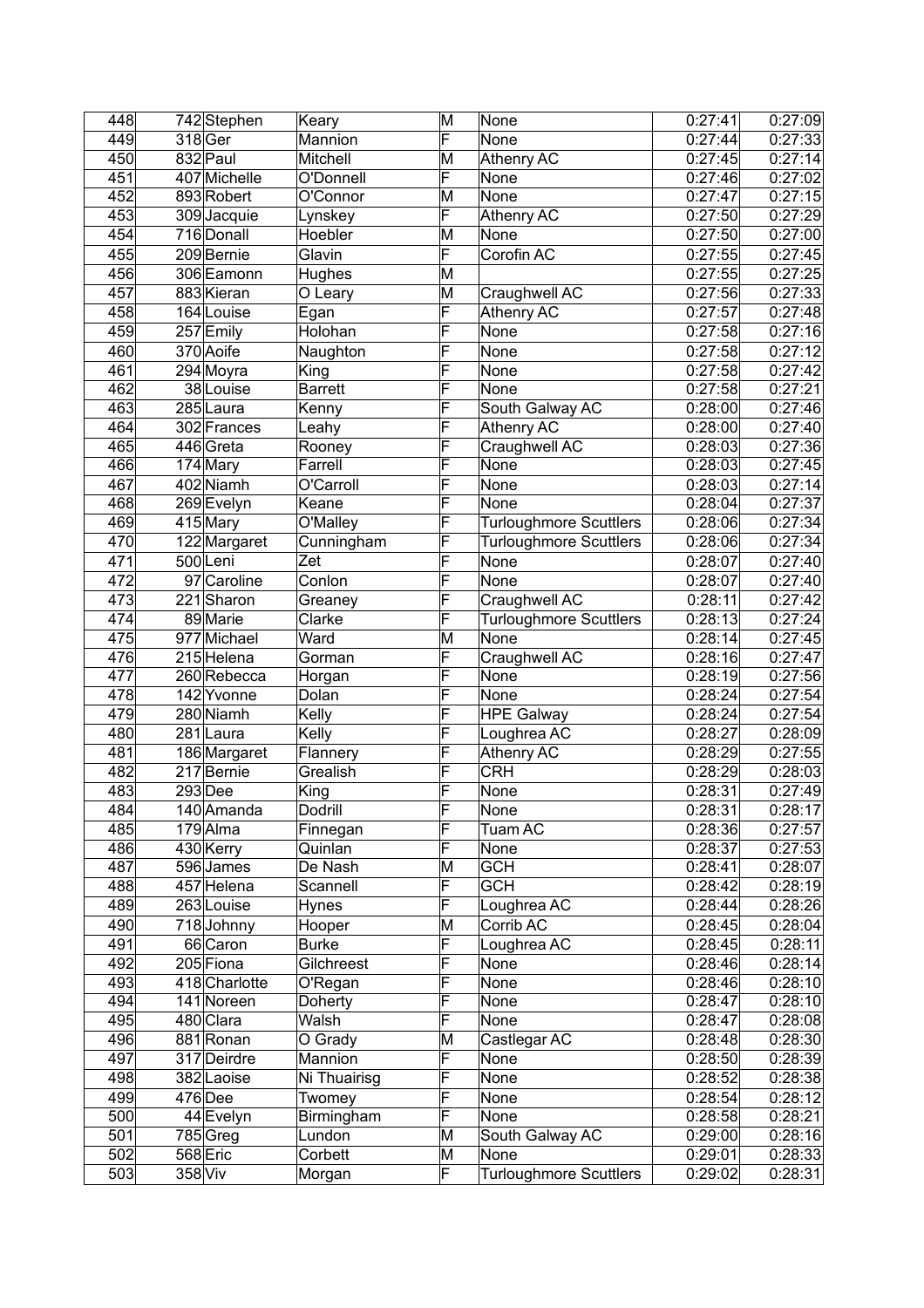| 504              | $92$ Betty             | Coleman                | F                       | Craughwell AC                 | 0:29:02 | 0:28:34 |
|------------------|------------------------|------------------------|-------------------------|-------------------------------|---------|---------|
| 505              | 779 Gordon             | Lenihan                | M                       | None                          | 0:29:03 | 0:28:45 |
| 506              | 863 Enda               | Nolan                  | M                       | None                          | 0:29:06 | 0:28:23 |
| 507              | 461Rebecca             | Sheridan               | F                       | Other                         | 0:29:07 | 0:28:20 |
| 508              | 329 Mary               | McCormack              | F                       | <b>Turloughmore Scuttlers</b> | 0:29:07 | 0:28:18 |
| 509              | 160 Elaine             | Dunleavy               | F                       | None                          | 0:29:08 | 0:28:21 |
| 510              | 371 Laura              | Nee                    | F                       | Loughrea AC                   | 0:29:09 | 0:28:27 |
| 511              | 497 Cheryl             | Winston                | F                       | Athenry AC                    | 0:29:13 | 0:28:52 |
| 512              | 101 Mary               | Connaughton            | F                       | Athenry AC                    | 0:29:13 | 0:28:38 |
| 513              | 541 Michael            | Carey                  | M                       | None                          | 0:29:15 | 0:28:23 |
| 514              | 199 Dorothy            | Gallagher              | F                       | <b>GCH</b>                    | 0:29:15 | 0:28:35 |
| 515              | 169 Fiona              | Fahy                   | F                       | None                          | 0:29:18 | 0:29:01 |
| 516              | 356 Maria              | Moran                  | F                       | None                          | 0:29:18 | 0:28:47 |
| 517              | 490 Fiona              | Weafer                 | F                       | None                          | 0:29:20 | 0:28:53 |
| 518              | 86 Nicola              | Cleary                 | F                       | None                          | 0:29:23 | 0:29:07 |
| 519              | 400 Louise             | O'Callaghan            | $\overline{\mathsf{F}}$ | None                          | 0:29:25 | 0:29:10 |
|                  |                        |                        | F                       |                               | 0:29:27 |         |
| 520              | 69 Nuala               | <b>Burke</b>           |                         | <b>Turloughmore Scuttlers</b> |         | 0:28:55 |
| 521              | 627 Declan<br>39 Ciara | Egan<br><b>Barrett</b> | M<br>F                  | None                          | 0:29:27 | 0:28:42 |
| 522              |                        |                        |                         | None                          | 0:29:28 | 0:29:18 |
| 523              | 354 Anne Marie         | Moore                  | F                       | None                          | 0:29:32 | 0:28:52 |
| 524              | 314 Karen              | Malherbe               | F                       | None                          | 0:29:36 | 0:29:15 |
| 525              | 166 Grainne            | Engels                 | F                       | None                          | 0:29:37 | 0:29:03 |
| 526              | $104$ Mags             | Conneely               | F                       | Corofin AC                    | 0:29:39 | 0:28:51 |
| $\overline{527}$ | 513 Vince              | <b>Boyle</b>           | M                       | None                          | 0:29:41 | 0:29:02 |
| 528              | 950 Philip             | Smith                  | M                       | None                          | 0:29:41 | 0:29:02 |
| 529              | $585$ Noel             | Crowley                | M                       | None                          | 0:29:41 | 0:29:02 |
| 530              | $\overline{7}$ 4 Laura | Canavan                | F                       | None                          | 0:29:42 | 0:29:22 |
| 531              | 123 Jackie             | Curley                 | F                       | None                          | 0:29:45 | 0:29:11 |
| 532              | 252 Siobhan            | Hill                   | F                       | Other                         | 0:29:47 | 0:29:30 |
| 533              | 157 Mairead            | Duffy                  | F                       | None                          | 0:29:48 | 0:29:31 |
| 534              | 790 Niall              | Maguire                | M                       | None                          | 0:29:55 | 0:29:10 |
| 535              | 73Lorna                | Cahill                 | F                       | None                          | 0:29:56 | 0:29:13 |
| 536              | 56 Ruth                | <b>Broderick</b>       | F                       | None                          | 0:29:56 | 0:29:13 |
| 537              | 554 Senan              | Coffey                 | M                       | None                          | 0:29:56 | 0:29:35 |
| 538              | 102 Bernadette         | Conneely               | F                       | None                          | 0:29:56 | 0:29:32 |
| 539              | 116 Aisling            | Crehan                 | F                       | None                          | 0:30:00 | 0:29:16 |
| 540              | 464Breda               | Stephens               | $\overline{\mathsf{F}}$ | Craughwell AC                 | 0:30:02 | 0:29:34 |
| 541              | 678 Paddy              | Gilmore                | M                       | Tuam AC                       | 0:30:03 | 0:29:41 |
| 542              | $296$ Sarah            | King                   | F                       | None                          | 0:30:04 | 0:29:43 |
| 543              | 246 Ciara              | Heverin                | F                       | Corrib AC                     | 0:30:04 | 0:29:22 |
| 544              | 780 Shane              | Lennon                 | M                       | Other                         | 0:30:08 | 0:29:22 |
| 545              | 37 Pauline             | <b>Barret</b>          | F                       | <b>Turloughmore Scuttlers</b> | 0:30:10 | 0:29:39 |
| 546              | 388 Sharon             | Noone                  | F                       | None                          | 0:30:11 | 0:29:38 |
| 547              | 289 Simone             | Kiernan                | F                       | <b>HPE Galway</b>             | 0:30:11 | 0:29:22 |
| 548              | 95 Gillian             | Collins                | $\overline{\mathsf{F}}$ | <b>GCH</b>                    | 0:30:14 | 0:29:29 |
| 549              | 765 Justin             | Lane                   | M                       | Tuam AC                       | 0:30:17 | 0:29:37 |
| 550              | 284 Paula              | Kenny                  | F                       | <b>HPE Galway</b>             | 0:30:19 | 0:29:49 |
| 551              | 361 Eugenie            | Mullarkey              | F                       | Tuam AC                       | 0:30:21 | 0:29:45 |
| 552              | 474 Shauna             | Tomas                  | F                       | Athenry AC                    | 0:30:23 | 0:29:49 |
| 553              | 393 Teresa             | O Dea                  | $\overline{\mathsf{F}}$ | Tuam AC                       | 0:30:24 | 0:29:45 |
| 554              | 338 Caroline           | McHugh                 | F                       | Tuam AC                       | 0:30:24 | 0:29:48 |
| 555              | 50 Kate                | Brackpool              | F                       | Predator                      | 0:30:26 | 0:29:36 |
| 556              | 229Emma                | Halloran               | F                       | None                          | 0:30:30 | 0:29:48 |
|                  |                        |                        | F                       |                               |         |         |
| 557              | 375 Emer               | Ni Dhomhnaill          | F                       | None                          | 0:30:36 | 0:30:01 |
| 558              | 175 Deirdre            | Farrell                |                         | None                          | 0:30:36 | 0:29:49 |
| 559              | 929 Bradley            | Rowles                 | M                       | None                          | 0:30:37 | 0:29:59 |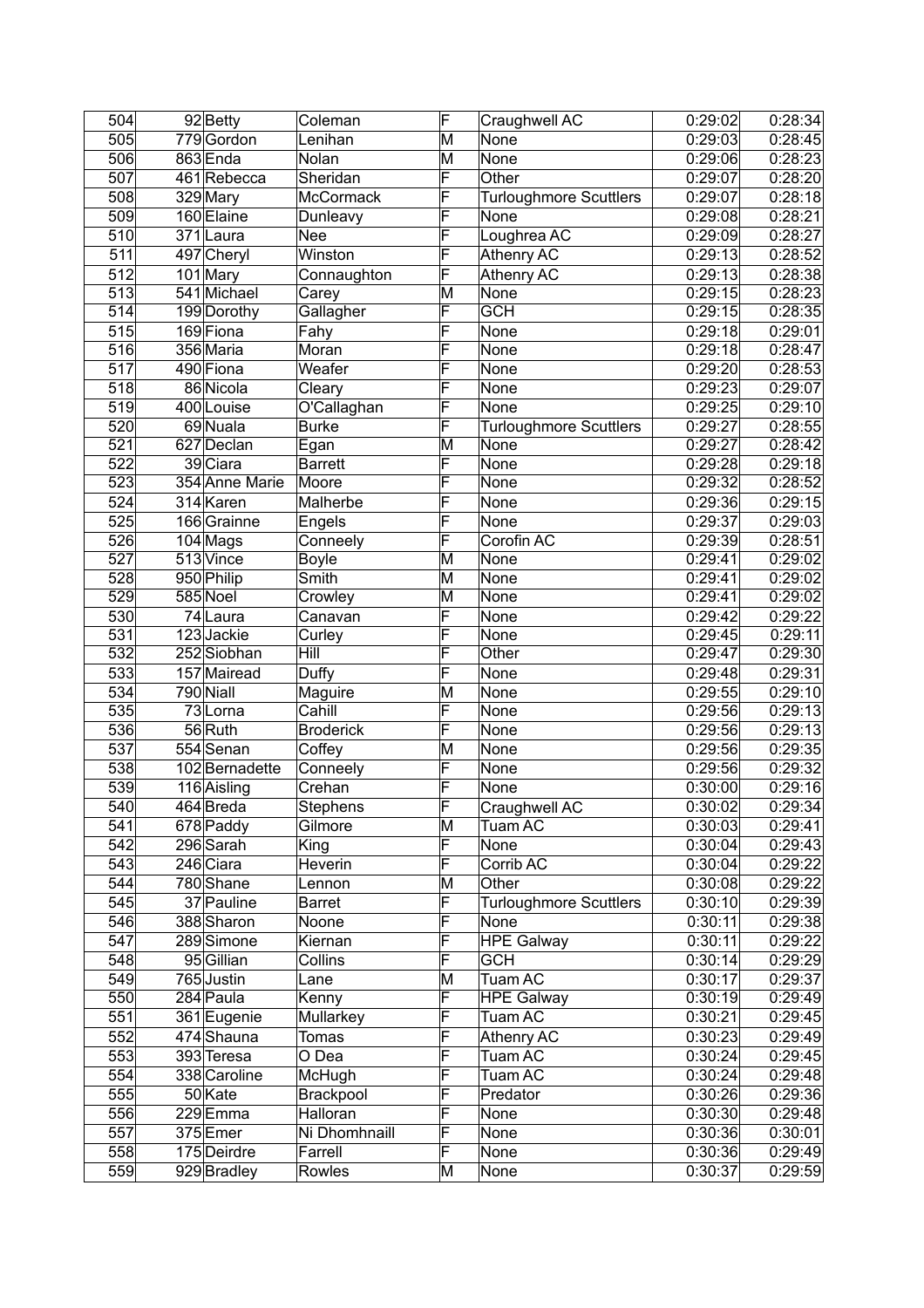| 560              | $395$ Mary    | O Reilly                 | F                       | None                          | 0:30:40 | 0:30:12 |
|------------------|---------------|--------------------------|-------------------------|-------------------------------|---------|---------|
| $\overline{561}$ | 78 Anita      | $\overline{\text{Carr}}$ | F                       | None                          | 0:30:41 | 0:30:16 |
| 562              | 681 Michael   | Glynn                    | M                       | <b>Athenry AC</b>             | 0:30:46 | 0:30:17 |
| 563              | 87 Laura      | Coen                     | F                       | None                          | 0:30:48 | 0:30:07 |
| 564              | 378 Aine      | Ni Fhatharta             | F                       | None                          | 0:30:55 | 0:30:20 |
| 565              | 447 Marie     | Rooney                   | F                       | Craughwell AC                 | 0:30:56 | 0:30:33 |
| 566              | 416 Caroline  | O'Malley                 | F                       | Corofin AC                    | 0:30:58 | 0:30:15 |
| 567              | 450 Charlotte | Rufie                    | F                       | None                          | 0:31:00 | 0:30:37 |
| 568              | 626 Shane     | Durcan                   | M                       | <b>GCH</b>                    | 0:31:02 | 0:30:25 |
| 569              | 413 Annie     | O'Hara                   | F                       | None                          | 0:31:02 | 0:30:25 |
| 570              | 33 Claudia    | O'Sullivan               | F                       | None                          | 0:31:04 | 0:31:02 |
| 571              | 243 Karen     | Hennessy                 | F                       | Corofin AC                    | 0:31:04 | 0:30:16 |
| 572              | $163$ Ann     | Earls                    | F                       | None                          | 0:31:05 | 0:30:49 |
| 573              | 183 Emer      | Flaherty                 | F                       | None                          | 0:31:07 | 0:30:55 |
| 574              | 703 Padraig   | Headd                    | M                       | Loughrea AC                   | 0:31:09 | 0:30:26 |
| 575              | 159 Eleanor   | Duignan                  | F                       | Corrib AC                     | 0:31:10 | 0:30:48 |
| 576              | 484 Martina   | Walsh                    | F                       | None                          | 0:31:16 | 0:30:33 |
| 577              | 969 Robert    | Walsh                    | M                       | None                          | 0:31:17 | 0:30:27 |
| 578              | 76 Delma      | Carey                    | F                       | None                          | 0:31:20 | 0:30:29 |
| 579              | 237 Emma      | Hawkes                   | F                       | Loughrea AC                   | 0:31:21 | 0:31:02 |
| 580              | 725 Gerry     | Hurley                   | M                       | None                          | 0:31:25 | 0:30:41 |
| 581              | 396 Elaine    | O' Sullivan              | F                       | None                          | 0:31:26 | 0:30:52 |
| 582              | 399 Niamh     | O'Brien                  | F                       | None                          | 0:31:26 | 0:30:47 |
| 583              | 425 Karolina  | Piskorz                  | F                       | None                          | 0:31:29 | 0:30:52 |
| 584              | 51 Marian     | <b>Brandon</b>           | F                       | None                          | 0:31:32 | 0:30:59 |
| 585              | 233 Aishling  | Hanrahan                 | F                       | Loughrea AC                   | 0:31:35 | 0:31:20 |
| 586              | 226 Eadaoin   | Guilfoyle                | F                       | None                          | 0:31:36 | 0:31:26 |
| 587              | 471 Aine      | Tivnan                   | F                       | None                          | 0:31:37 | 0:30:53 |
| 588              | 134 Yvonne    | Dempsey                  | F                       | None                          | 0:31:38 | 0:30:59 |
| 589              | 518 Adrian    | <b>Brannelly</b>         | M                       | None                          | 0:31:39 | 0:30:49 |
| 590              | 158 Ann-Marie | Duggan                   | F                       | None                          | 0:31:41 | 0:30:52 |
| 591              | 220 Maura     | Greaney                  | F                       | Craughwell AC                 | 0:31:42 | 0:31:35 |
| 592              | 180 Audrey    | Finnerty                 | F                       | None                          | 0:31:43 | 0:31:02 |
| 593              | 270 Aisling   | Keane                    | F                       | None                          | 0:31:44 | 0:30:55 |
| 594              | 441 Sinead    | Reilly                   | F                       | <b>Athenry AC</b>             | 0:31:46 | 0:31:11 |
| 595              | 482 Laoise    | Walsh                    | F                       | None                          | 0:31:46 | 0:31:05 |
| 596              | 397 Edwena    | O Toole                  | F                       | None                          | 0:31:49 | 0:31:05 |
| 597              | 290 Jayne     | Killian                  | F                       | <b>GCH</b>                    | 0:31:51 | 0:31:23 |
| 598              | 488 Shauna    | Ward                     | F                       | None                          | 0:31:52 | 0:31:07 |
| 599              | 339Lara       | McLaclan                 | F                       | None                          | 0:31:57 | 0:31:07 |
| 600              | 487 Deirdre   | Ward                     | F                       | <b>GCH</b>                    | 0:32:00 | 0:31:15 |
| 601              | $244$ Edel    | Herlihy                  | F                       | Loughrea AC                   | 0:32:08 | 0:31:49 |
| 602              | $151$ Elaine  | Doran                    | F                       | Maree AC                      | 0:32:14 | 0:32:02 |
| 603              | 327 Kelly     | McArdle                  | $\overline{\mathsf{F}}$ | None                          | 0:32:16 | 0:31:33 |
| 604              | 65 Yanette    | <b>Bueno Diaz</b>        | F                       | None                          | 0:32:16 | 0:31:30 |
| 605              | 509 Vinny     | <b>Beirne</b>            | M                       | None                          | 0:32:18 | 0:32:00 |
| 606              | 256 Toni      | Hollowell                | F                       | Corofin AC                    | 0:32:18 | 0:31:31 |
| 607              | 133 Aisling   | Deely                    | F                       | Loughrea AC                   | 0:32:26 | 0:32:10 |
| 608              | 373 SÃ-le     | NÃ- Chonghaile           | F                       | None                          | 0:32:27 | 0:32:03 |
| 609              | $411$ Chris   | O'Gorman                 | $\overline{\mathsf{F}}$ | Corofin AC                    | 0:32:31 | 0:31:42 |
| 610              | 298 Trish     | Lally                    | F                       | <b>Turloughmore Scuttlers</b> | 0:32:34 | 0:32:03 |
| 611              | 878 Michael   | O Domhnaill              | M                       | None                          | 0:32:46 | 0:32:11 |
| 612              | 469 Anita     | <b>Talbot</b>            | F                       | None                          | 0:32:50 | 0:32:28 |
| 613              | 259 Siobhan   | Horan                    | F                       | Corofin AC                    | 0:32:55 | 0:32:11 |
| 614              | 287 Lynne     | Kerr                     | $\overline{\mathsf{F}}$ | Castlegar AC                  | 0:32:56 | 0:32:12 |
| 615              | 35 Marie      | Allen                    | F                       | Loughrea AC                   | 0:32:57 | 0:32:39 |
|                  |               |                          |                         |                               |         |         |